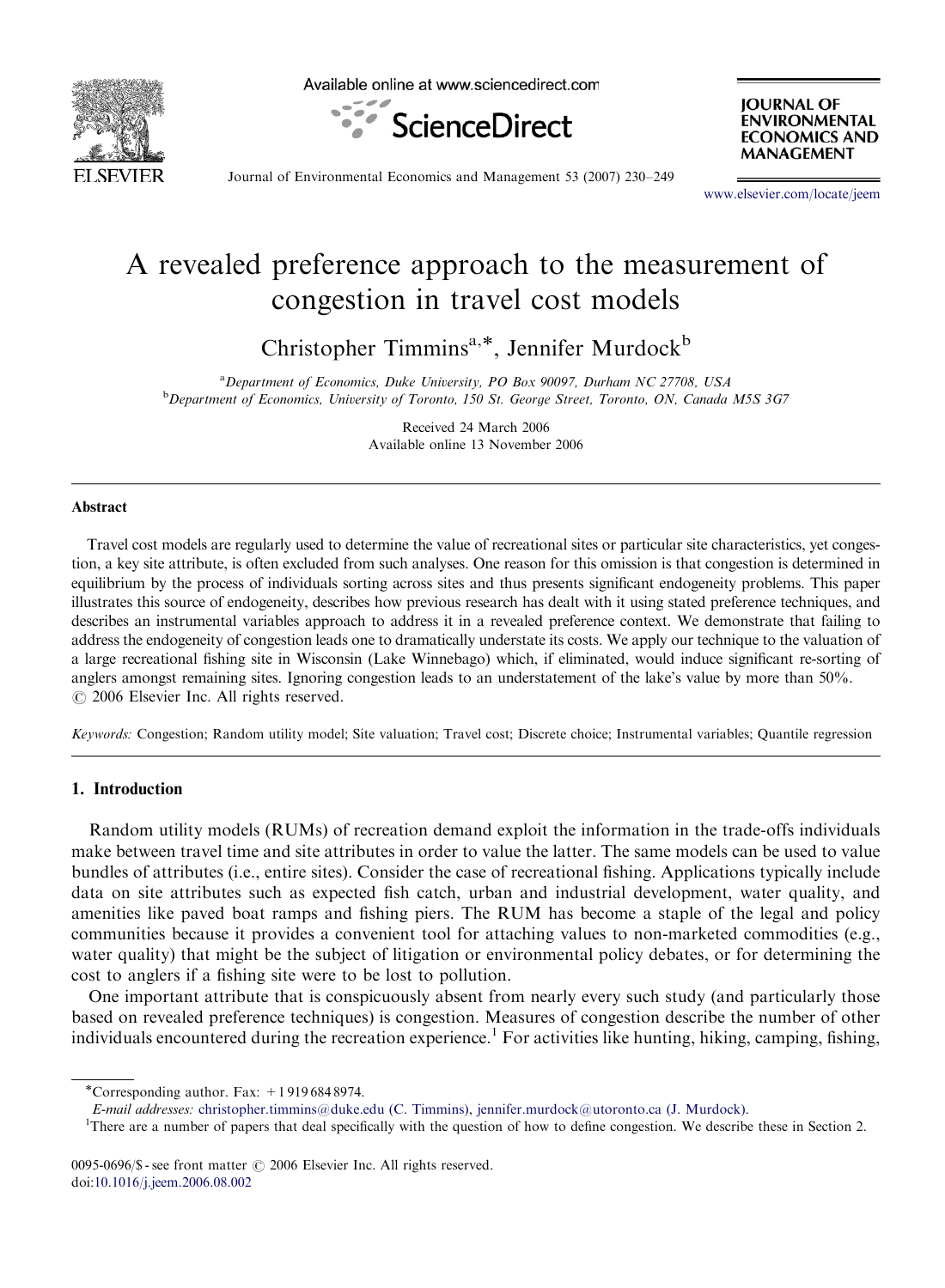and beach use, congestion is likely to be an important attribute of that experience. When congestion is not included in the estimation of a RUM, three important things occur. (i) The role of congestion as an effective rationing device is ignored. This can have implications for the proper design of policy. (ii) Congestion becomes an omitted variable that will lead to biased estimates of the value of other attributes with which it is correlated. (iii) The ability to accurately value entire sites is compromised, especially when those sites are large and their closure induces significant resorting over remaining sites.

This analysis addresses congestion empirically using revealed preference techniques. It does so by relying on a previously unexploited source of variation in the data—the isolation of alternative sites in exogenous attribute space. Without exploiting this source of variation, controlling for congestion is a difficult task. Variables describing the equilibrium behavior of other individuals in the site-choice problem are typically endogenous. Without properly accounting for that source of endogeneity, there is a natural tendency to understate the cost of congestion and to even mistakenly recover estimates of benefits from larger crowds (i.e., agglomeration effects). In this study, we describe the source of this endogeneity, cast it as a simple instrumental variables problem in a familiar regression context, and demonstrate how it can be solved in an application to Wisconsin recreational fishing. We then use our estimates to demonstrate how ignoring congestion can lead to significant biases in measuring the value of a large site.

It is important to note that, while we illustrate our technique for dealing with congestion in the context of the RUM multi-site model, this is certainly not the only technique available for valuing site attributes. Other approaches include those based on incomplete demand systems and Kuhn–Tucker methodologies, both of which introduces the extensive margin (i.e., how many trips to take) in addition to simply modeling site choice conditional on taking a trip. With suitable adaptations, the technique described here for measuring congestion costs could be applied to these approaches as well, allowing the researcher to examine the effect of congestion on both the intensive and extensive margins.

After a brief review of the literature on the role of congestion in travel cost models in Section 2, we describe our model of site selection with congestion in Section 3. In Section 4, we describe the data set we use in an application of our technique. In Section 5, we discuss an econometric complication that arises when we model different congestion effects depending upon whether they occur on a weekday versus a weekend. Section 6 reports model estimates. Section 7 illustrates the role of congestion in a site valuation exercise, and Section 8 shows how it impacts the benefits of a fish stocking program. Section 9 concludes.

# 2. Previous literature

It has long been recognized that congestion costs could be an important determinant of behavior in models of site selection. We categorize papers on the topic into three groups—one theoretical and two that are primarily empirical. The set of theoretical papers describe important issues that will motivate our modeling exercise. Anderson and Bonsor [\[1\]](#page-18-0) were among the first to discuss the implications of congestion for measuring willingness to pay, while Fisher and Krutilla [\[12\]](#page-18-0) note that optimal management of a recreation site requires a charge that incorporates both marginal congestion and environmental costs. Cesario [\[9\]](#page-18-0) introduces the primary issue we address in our empirical application—that one cannot recover unbiased estimates of the value of a recreation site without accounting for equilibrium re-sorting. The removal of a recreational site adversely affects the welfare of users of other sites as displaced recreators re-sort across the remaining sites. Conversely, there is a tendency to understate the value of new site construction if congestion costs are ignored. In a more recent paper, Jakus and Shaw [\[14\]](#page-19-0) discuss ways to measure congestion, emphasizing the value individuals expect at the time they make their site decision rather than, for example, an ex post realization of congestion. A similar point is made by Schuhmann and Schwabe [\[22\]](#page-19-0), who also highlight the timing of congestion costs. This could entail, for example, differentiating between the expected number of other recreators on a weekday versus a weekend visit. Michael and Rieling [\[19\]](#page-19-0) discuss the role of heterogeneous preferences for congestion in inducing recreators to sort over days of the week.

Empirical work on congestion in site valuation can generally be divided into studies based on stated versus revealed preference data. Cichetti and Smith [\[11\]](#page-18-0) measure the effect of ''wilderness encounters'' (i.e., congestion in the hiking context) on stated willingness to pay with an application to the Spanish Peaks Primitive Area in Montana. McConnell [\[18\]](#page-19-0) employs stated preference techniques to estimate the role of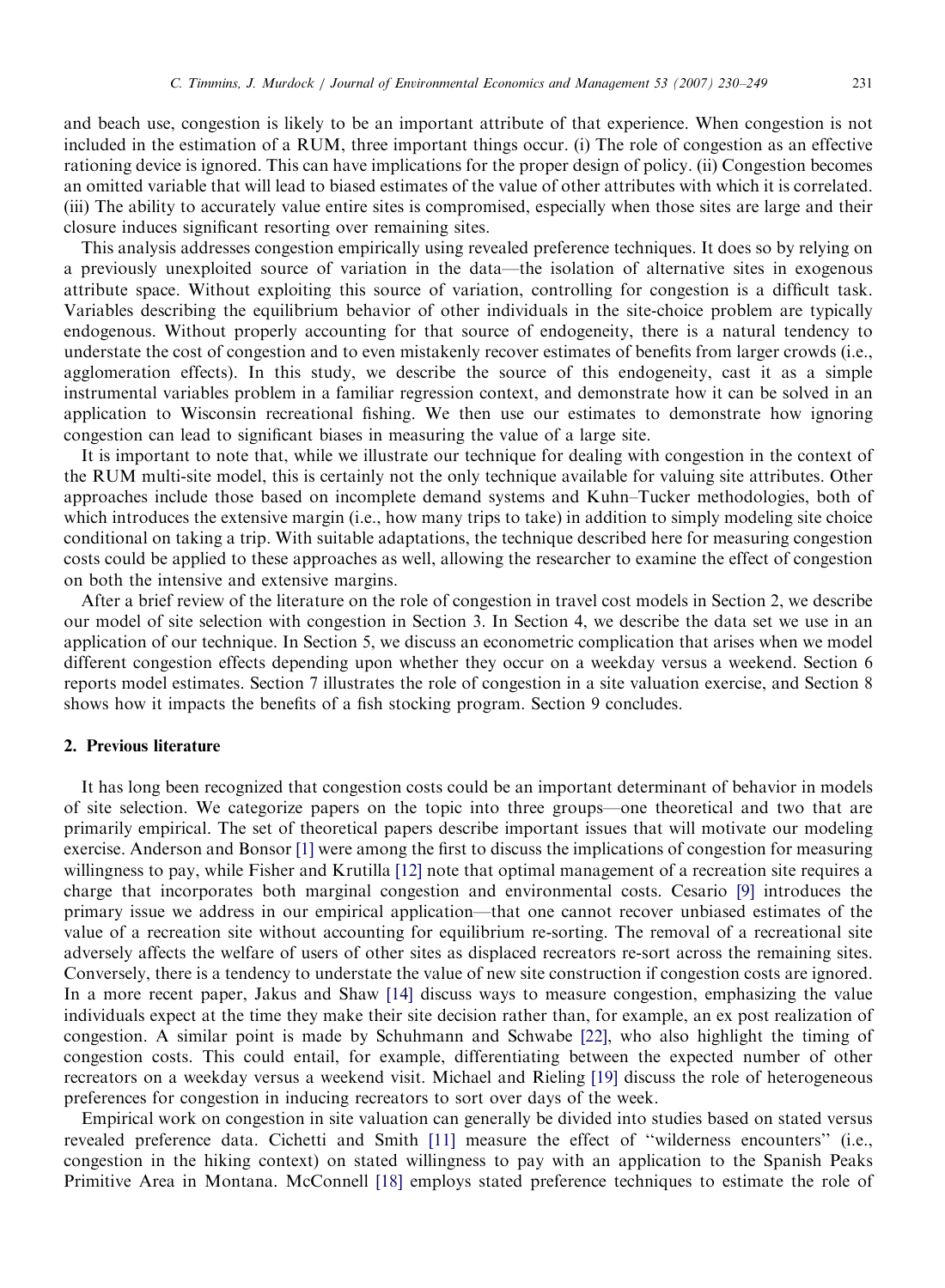congestion in the demand for beach recreation and uses the results to characterize net surplus maximizing projects. Boxall et al. [\[8\]](#page-18-0) similarly use a stated preference model to value congestion in four separate components of a back-country canoeing trip, emphasizing that the estimate of distaste for congestion may be very different depending upon the specific activity under consideration.

In this analysis, we adopt a revealed preference approach to measuring the costs of congestion. Consider briefly, however, how stated preference data solve the endogeneity problems associated with congestion. Congestion is determined by the optimizing decisions of recreators; measuring it falls into the general class of problems associated with endogenous sorting models. [\[3\]](#page-18-0) In such models, congestion is likely to be correlated with unobservables that also drive the behavior of the decision-maker in question, making it an endogenous attribute. Stated preference models avoid this problem by hypothetically varying congestion while holding constant the unobservables that drive sorting behavior. The downsides of this solution are: (i) that stated preference models value hypothetical changes about which respondents may not reveal their true preferences, and (ii) respondents may not actually be able to ''hold all else constant'' when hypothetically varying the congestion variable—i.e., stated (dis)taste for congestion may reflect preferences for or against unobserved attributes typically associated with congestion.

There have been few attempts to value congestion with revealed preference data. Boxall et al. [\[7\]](#page-18-0) conduct such an analysis, using fitted values of anticipated congestion from a first-stage estimation procedure to control for the endogeneity of that variable in the utility function. That procedure is based on survey data describing anticipated congestion (i.e., asking retrospectively what the recreator anticipated at the time the trip was planned), observed site attributes, and a number of recreator characteristics—all combined in an ordered logit model to predict the level of anticipated congestion. The effect of anticipated congestion on utility is then identified by interactions between recreator characteristics (e.g., wilderness recreation experience) and site attributes that are effectively introduced by the ordered logit functional form,<sup>2</sup> but which are not allowed to enter directly into the utility specification. In many contexts (such as the one we study here), justifying such an exclusion restriction proves difficult.<sup>3</sup> Our research describes instead an instrumental variables strategy based on the structure of the ''game'' played between recreators. That strategy depends only on having rich data describing recreation site attributes.

In addition to the role of congestion in models of site selection, this analysis also touches on a number of other literatures. Our application to the recreational fishing behavior of Wisconsin anglers builds upon a long line of research using RUMs and travel costs to value site attributes. Bockstael et al. [\[4\]](#page-18-0) provides one of the earliest published applications of the RUM to recreation demand in their valuation of catch improvements for Florida sportfishing. Subsequent research has considered the sensitivity of the RUM to a number of data handling and modeling decisions such as the definition of sites, the definition of the choice set, and the assumed error structure. During the last decade researchers have relaxed some of the strict assumptions on the error structure. Nested logit specifications, which allow for correlations among the unobservables for groups of alternatives, and random parameters specifications, which allow individual preferences for site characteristics to be heterogeneous, have become the norm. Murdock [\[20,21\]](#page-19-0) incorporates the random parameters logit into a specification that introduces unobserved site attributes into a travel cost analysis of Wisconsin recreational fishing. We make use of the same data here.

Finally, for reasons that will be made clear in Section 5, applying our empirical strategy will require the use of instrumental variables techniques adapted to estimation in a quantile regression framework. Recent work has produced a number of approaches to this problem [\[10,13,17\].](#page-18-0) An alternative method based on recent work by Han Hong and Thomas MaCurdy proves to be particularly well-suited to our application.

<sup>&</sup>lt;sup>2</sup> Consider the logit probability expression as it is used in a RUM. Utility may be a linear function of two variables, X and Y, without any interactions. The logit probability of observing any particular choice will, however, be a non-linear function of  $X$  and  $Y$  that includes interactions between these variables. The same idea applies to the ordered logit used by Boxall et al. [\[7\]](#page-18-0).

<sup>&</sup>lt;sup>3</sup>I.e., the question being whether preferences for site attributes should not be allowed to vary with recreator characteristics while the relationship between anticipated congestion and observed site attributes should be allowed to vary with those characteristics. There may be applications in which there are recreator characteristics that naturally satisfy this restriction.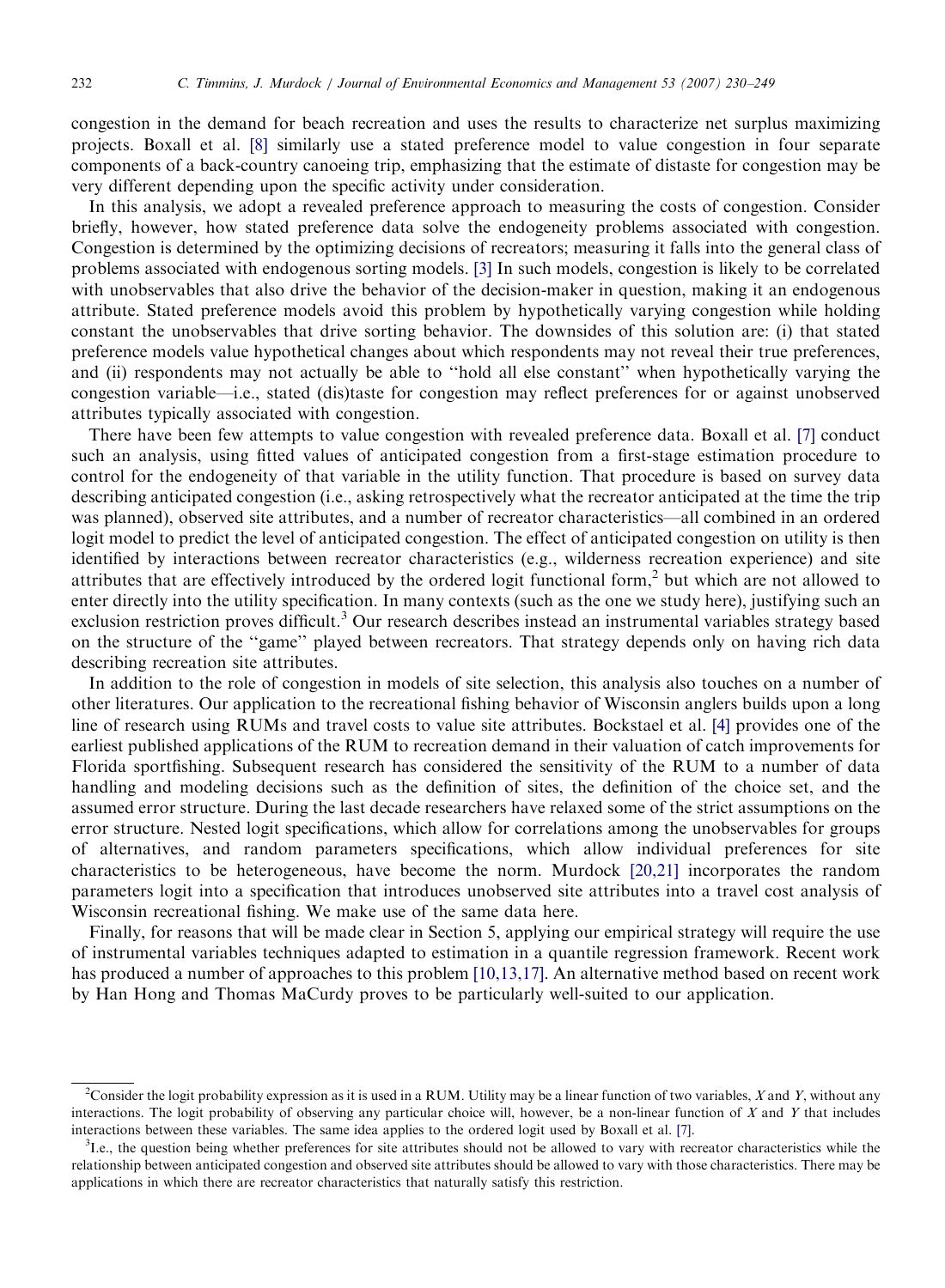# 3. Model

Our model of congestion in a RUM framework is akin to describing a Nash bargaining model in which individuals make choices given their expectations about the decisions that will be made by other individuals. In equilibrium, those expectations are confirmed by other individuals' actual behavior. We therefore begin with the decision of an individual angler *i*. The angler simultaneously chooses a site  $(s = 1, 2, \ldots, S)$  and a time period (t = weekday, weekend). The combination of sites and time periods leads to a total of  $j = 1, 2, ..., J$ alternatives where  $J = t \times S$ . For the sake of simplicity, we model each fishing trip as an independent event, ignoring the fact that we see the same angler make multiple trips over the course of the summer. We do not model the choice of how many fishing trips are taken by an individual angler, nor the angler's participation decision more generally (i.e., whether to fish at all or to pursue some outside recreation alternative). While these complications could be incorporated into the framework outlined below, they are not the focus of the current paper and are, therefore, omitted. The implications of these assumptions are discussed throughout the remainder of the text when appropriate.

The utility obtained from choosing site-period combination  $j$  is given by

$$
U_{ij} = \delta_j + X'_j \Gamma(Z_i) + \Phi(Z_i)\sigma_j + \Theta(Z_i)T C_{i,j} + \varepsilon_{i,j},\tag{1}
$$

where

$$
\delta_j = X'_j \beta + \alpha \sigma_j + \xi_j,\tag{2}
$$

$$
\Gamma(Z_i) = Z'_i \gamma \quad \Phi(Z_i) = Z'_i \phi \quad \Theta(Z_i) = \theta_0 + Z'_i \theta_1 \tag{3}
$$

 $Z_i$  is a vector of observable attributes of angler *i*;  $X_j$  is a vector of observable attributes of alternative *j*, including a dummy for the choice representing a weekday trip<sup>4</sup>;  $TC_{i,j}$  is the travel cost incurred by angler *i* in choosing  $j^5$ ;  $\xi_j$ , is a (scalar) unobservable attribute of choice j (common to all anglers);  $\varepsilon_{ij}$ , is an idiosyncratic source of utility for angler *i* at choice *j*; and  $\sigma_j$  is the expected share of all anglers choosing *j*.

 $\delta_i$  represents the baseline utility from site j, which is what an individual with all elements of  $Z_i$  set equal to zero would receive, except for the common component of the marginal utility of travel costs,  $\theta_0$  TC<sub>i</sub>,. The sign of  $\alpha$  determines whether utility exhibits congestion (–) or agglomeration (+) effects. Agglomeration effects are common in models of urbanization and industrial ''clustering''. We expect congestion effects to be more relevant for our application.

Individuals are ascribed rational expectations about the behavior of their fellow anglers. This means that the vector of expected shares will be constant across individuals and equal to the actual share. Practically, this assumption is consistent with the idea that anglers have repeatedly played the sorting game with one another and have achieved a Nash equilibrium.

We set up the problem as a heterogeneous parameters discrete choice model, allowing preferences for several observable attributes (including congestion and travel cost) to vary with observable individual attributes  $Z_i$ . A random parameters logit model, which allows for additional heterogeneity in the taste parameters based on unobserved individual attributes, could also be incorporated into our modeling framework. (See Murdock [\[21\]](#page-19-0) for a random-parameters model without congestion.)

# 3.1. Equilibrium

Each angler maximizes his or her utility over the choice of alternative  $j$  given expectations about the behavior of other anglers. In equilibrium, those expectations are validated. We assume that the idiosyncratic unobservable component of utility,  $\varepsilon_{i,j}$ , is distributed i.i.d. extreme value. This means that we can write the

<sup>&</sup>lt;sup>4</sup>Other than the weekday dummy variable,  $X_j$  includes observed site characteristics that are fixed over time periods and are the same for all anglers.

<sup>&</sup>lt;sup>5</sup>We measure travel cost by the angler's imputed opportunity cost of time multiplied by the roundtrip travel time, plus 15 $\phi$  per mile. Murdock (2002) describes this imputation in more detail. Travel cost is assumed not to vary depending upon whether the trip is taken on a weekday or weekend.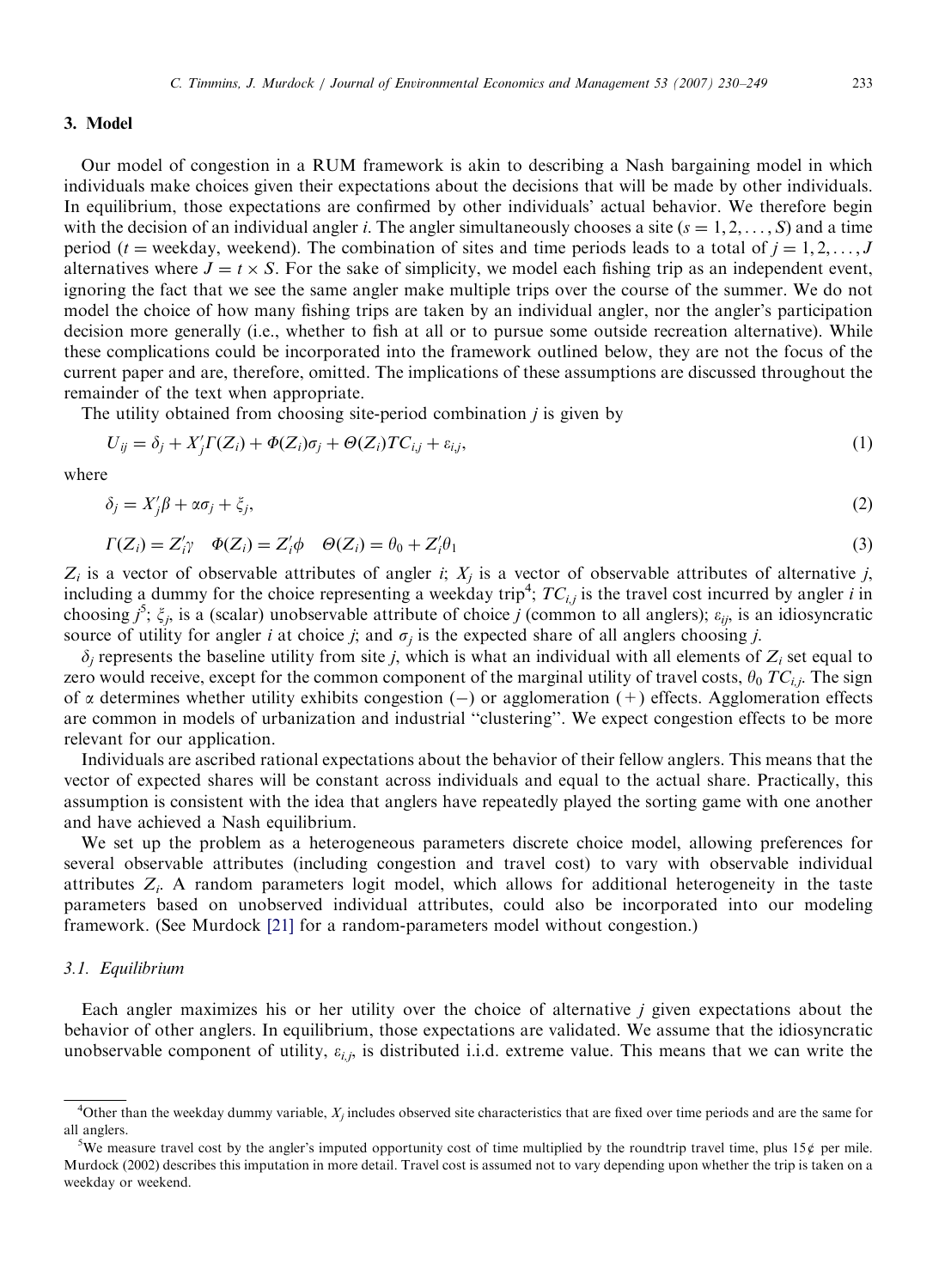probability of angler *i* choosing alternative *j* as<sup>6</sup>

$$
P(U_{ij} \geq U_{il} \ \forall \ l \neq j | X, Z_i, TC_i) = \frac{\text{EXP}\left\{\delta_j + X_j \Gamma(Z_i) + \Phi(Z_i)\sigma_j + \Theta(Z_i)TC_{ij}\right\}}{\sum_{l=1}^J \text{EXP}\left\{\delta_l + X_l \Gamma(Z_i) + \Phi(Z_i)\sigma_l + \Theta(Z_i)TC_{il}\right\}}.
$$
\n(4)

We can predict the share of anglers who will end up choosing each site in each period by simply taking the average of the probabilities that each angler chooses each site:

$$
\sigma_j = \frac{1}{N} \sum_i P(U_{ij} \ge U_{il} \ \forall \ l \ne j | X, Z_i, TC_i) \ \forall j.
$$
\n<sup>(5)</sup>

It is a straightforward application of Brower's fixed-point theorem to show that there exists a vector of  $\sigma_i$ 's that satisfy the contraction mapping implied by (5). Whether the equilibrium is unique or not is a more complicated question that depends upon the degree of effective variation in the observed choice attributes.<sup>7</sup> Proving uniqueness in the case of agglomeration effects is difficult, and depends upon the idiosyncratic features of the data.<sup>8</sup> In the case of congestion effects, however, one can show that the equilibrium is generically unique. Bayer and Timmins [\[2\]](#page-18-0) demonstrates this and other features of this class of equilibrium models.

# 3.2. Estimation

While important for counterfactual simulations, uniqueness is not necessary to estimate the parameters of Eq. (1) by maximum likelihood [\[3\]](#page-18-0).<sup>9</sup> In particular, we can write the likelihood of observing a vector of site choices:

$$
L(\delta, \gamma, \phi, \theta | Z, X, TC, Y) = \prod_{i \in N} \prod_{j=1}^{J} \left[ P(U_{ij} \ge U_{il} \ \forall \ l \ne j | X, Z_i, TC_i) \right]^{Y_{ij}},\tag{6}
$$

where N represents the set of all anglers' trips, and  $Y_{ij}$  equals 1 if angler i chooses  $j$  ( = 0 otherwise). Maximizing Eq. (6) with respect to the vector  $(\delta, \gamma, \phi, \theta)$  gives us estimates of baseline utility for each site  $(\delta_i)$ , along with parameters describing how utility for various site attributes varies with observable angler attributes.

Given the large number of potential alternatives from which individuals can choose (1138 in the current application), recovering the full set of  $\delta_i$ 's by searching over the likelihood function can be computationally prohibitive. We therefore employ the contraction mapping technique outlined by Berry [\[5\]](#page-18-0) and used in Berry et al. [\[6\]](#page-18-0). The idea of this technique is to choose values for  $(\gamma, \phi, \theta)$ , and then find the vector of  $\delta_i$ 's that make the predicted share of individuals choosing each alternative exactly equal the actual share. This is easily done by way of a contraction mapping. As the likelihood maximization procedure searches over alternative values of  $(y, \phi, \theta)$  the contraction mapping procedure repeatedly updates the corresponding vector of  $\delta_i$ 's so that predicted shares equal actual shares. Details of this procedure are described in Appendix B. Note that neither  $\beta$  nor  $\alpha$  is estimated at this stage. These parameters are part of the baseline utility,  $\delta_i$ .

Note the role of the congestion variable,  $\sigma_i$ , at this stage of the estimation procedure. Specifically, one might worry about the potential endogeneity of the share of other anglers choosing a particular site in a particular

<sup>&</sup>lt;sup>6</sup>Clarifying notation, when a subscript is omitted from a variable (e.g., *j* is omitted from X in the conditioning arguments of Eq. (4)), we refer to a vector taken over that index variable. X therefore refers to the matrix of site attributes  $X_i$  for all sites  $j = 1, 2, \ldots, J$ .

<sup>&</sup>lt;sup>7.</sup> Effective variation'' in the choice set implies both that choices are different in observable dimensions, and that individuals care about those differences—i.e., significant differences in attributes over which individuals are indifferent will do nothing to help achieve uniqueness in the sorting equilibrium.

<sup>&</sup>lt;sup>8</sup>Consider a model with two alternative sites where the only attribute individuals care about is the number of other individuals who choose the same site. There will be two equilibria—one in which all individuals congregate in the first site, and the other in which they all congregate in the second.

 $^9$ This is important, because we do not know a priori whether preferences exhibit congestion or agglomeration effects, and we require an estimation technique that is valid under both.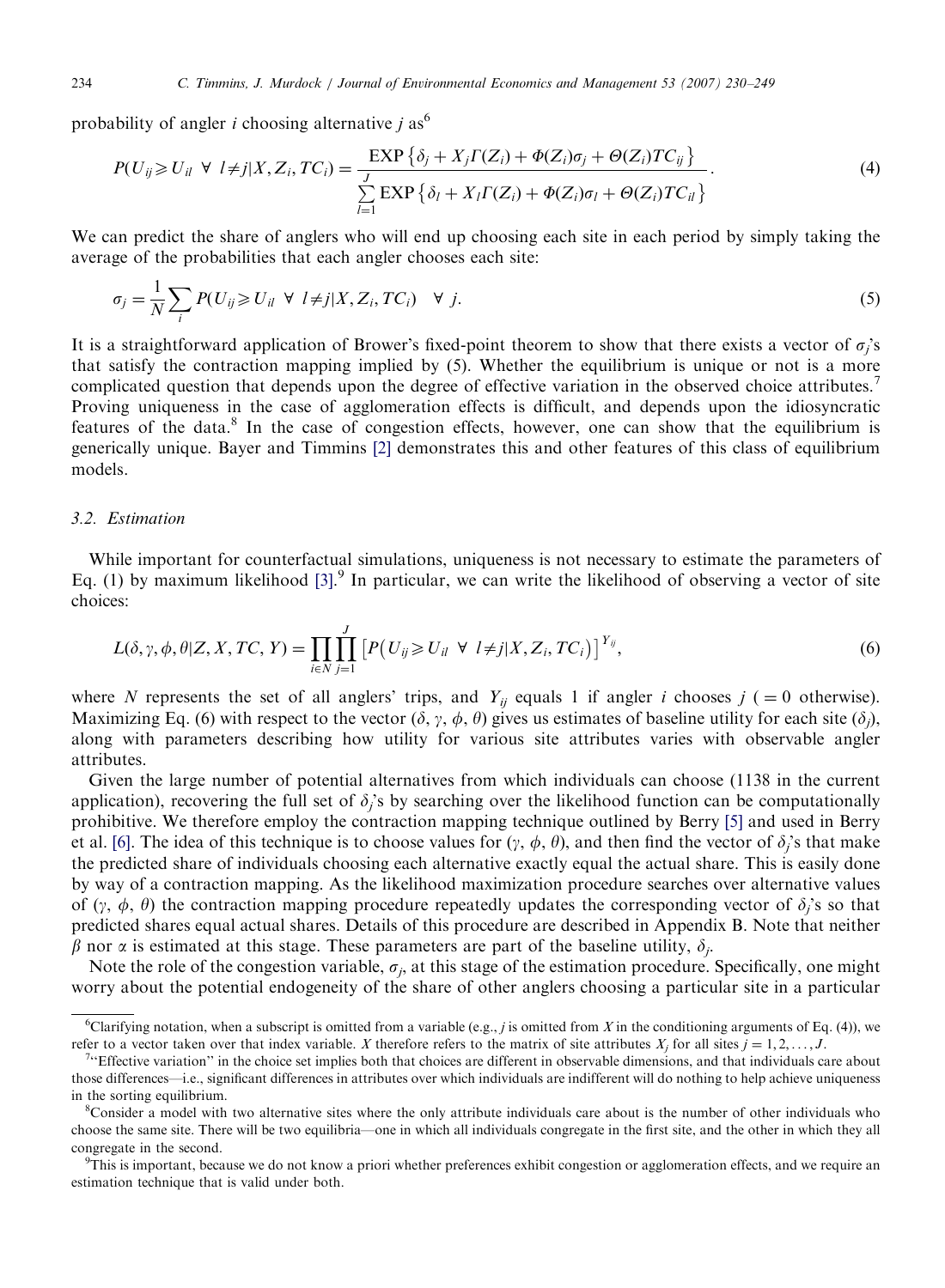time period. The decisions of other anglers, which together determine  $\sigma_i$ , are affected by the same unobservable site attributes that determine the decision of the angler in question. As will be shown below, this is an important concern, but one that is avoided at this stage of the estimation problem. While it will likely be the case that  $\sigma_i$  is correlated with unobservable site attributes,  $\xi_i$ , we control for these unobservable attributes non-parametrically with  $\delta_i$  at this stage of the procedure. This source of endogeneity becomes an issue when we turn to decomposing the estimates of  $\delta_i$  in order to learn about the determinants of baseline utility.

Consider this decomposition, which reflects the parameterization in Eq. (2):

$$
\delta_j = X'_j \beta + \alpha \sigma_j + \xi_j. \tag{7}
$$

This is simply a linear estimation problem with  $\xi_i$  serving as the regression error. Equilibrium sorting, however, implies a mechanical correlation between  $\sigma_i$  and  $\xi_i$ , COV[ $\sigma_i$ ,  $\xi_i$ ] > 0. Locations with desirable unobservable attributes will attract more visitors and will have higher baseline utility. Without additional information, the model is unable to tell these two forces apart and will tend to overstate the value of  $\sigma_i$ . There is a natural tendency in estimating (7) by OLS to recover an upward biased estimate of  $\alpha$ , and to therefore either understate the costs of congestion or even find benefits from agglomeration.

While not presented in this exact framework, the fundamental difficulty faced by all papers seeking to estimate congestion costs is the same. Consider how the previous literature on site-choice has dealt with this problem. In Section 2, we broke the literature down into two groups of papers—those that rely on stated preference versus those that use revealed preference evidence. The papers that use stated preference evidence essentially avoid this endogeneity problem by hypothetically varying  $\sigma_i$  while holding  $\xi_i$  constant—i.e., by asking ''what would you be willing to pay to have less congestion holding everything else about the choice problem (including unobservables) the same?"—i.e., assuming  $COV[\sigma_i, \xi_i] = 0$  within the confines of the stated preference experiment.

The only paper we cite that instead uses revealed preference data solves the problem by employing fitted values of  $\sigma_i$  taken from the predictions of an ordered logit model. To be precise, Boxall et al. [\[7\]](#page-18-0) base anticipated congestion predictions on information about site attributes that is also used in the site selection model  $(X_i)$  as well as on individual attributes  $(Z_i)$ . However, individual attributes do not vary with the chosen alternative, so it is only through their interactions with the  $X_i$  variables (which arise implicitly from the ordered logit functional form used to predict anticipated congestion) and the assumption that such interactions do not directly enter utility that the  $\alpha$  parameter in Eq. (7) is identified.<sup>10</sup>

### 3.3. An instrumental variables approach

In response to this identification problem, we propose an instrumental variables estimator for Eq. (7). A valid instrument in this case would be some variable that is correlated with  $\sigma_i$ , uncorrelated with  $\xi_i$ , and that can reasonably be excluded as a determinant of  $\delta_j$ . We propose such an instrument based on the underlying equilibrium model of sorting across alternatives. In particular, combinations of the exogenous attributes of alternatives other than j can provide valid instruments for the share of anglers choosing j. Intuitively, this is because anglers look across available alternatives for the combination of site attributes that will maximize utility. Having a great many alternatives with desirable attributes will, for example, reduce the share of anglers making a particular choice j, Ceteris paribus. In the decomposition of  $\delta_i$ , however, the attributes of alternatives other than j can logically be excluded—Eq. (7) is a structural equation that describes a component of the utility function. There is no reason why the attributes of choices other than j should enter into the expression for the utility derived from choosing *j, except in the way they impact the share of other anglers also* choosing j. Finally, in order to constitute valid instruments, the attributes of choices other than j must be uncorrelated with  $\xi_i$ . Given that we assume that  $X_i$  is uncorrelated with  $\xi_i$  (i.e., the standard assumption in any kind of hedonic exercise), it is not difficult to further assume that  $X_{-i}$  is also uncorrelated with  $\xi_i$ .

Bayer and Timmins [\[3\]](#page-18-0) justifies a particular function of the exogenous attributes of the entire choice set as an instrument for  $\sigma_i$  in Eq. (7). In particular, they argue for using the predicted share of anglers choosing j

 $10$ This approach will prove particularly useful (e.g., in contrast to the solution proposed below) if the choice set is small (so that there is little effective variation in  $X_i$ ) and if there are individual attributes that affect perceptions about congestion but not the actual site choice.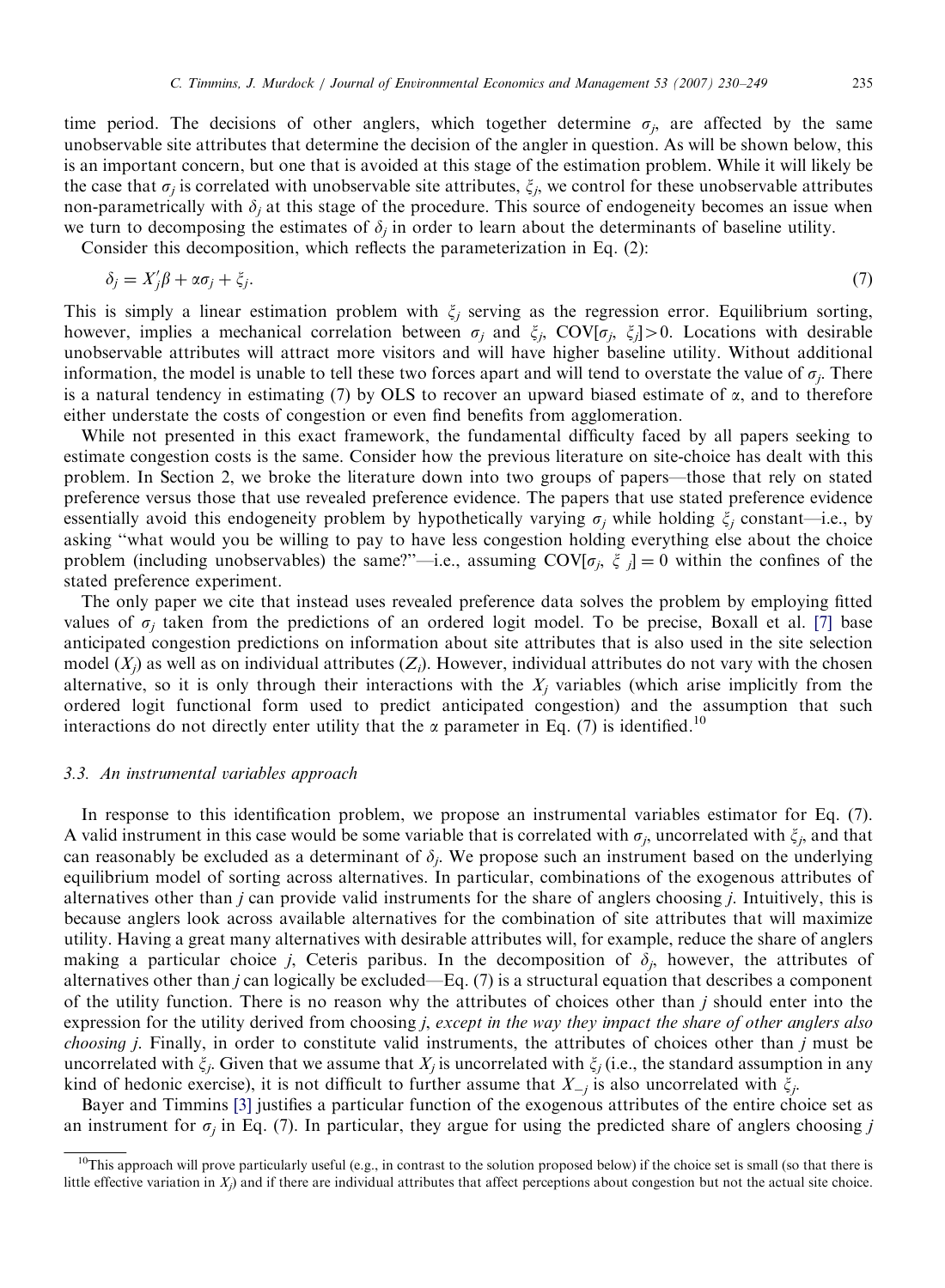based only on exogenous attributes of all possible choices<sup>11</sup>:

$$
\tilde{\sigma}_j = \frac{1}{N} \sum_i \frac{\text{EXP}\left\{X'_j \hat{\Gamma}(Z_i) + X'_j \hat{\beta} + \hat{\Theta}(Z_i) T C_{ij}\right\}}{\sum_{l=1}^J \text{EXP}\left\{X'_l \hat{\Gamma}(Z_i) + X'_l \hat{\beta} + \hat{\Theta}(Z_i) T C_{il}\right\}}.
$$
\n(8)

If exogenous attributes are important determinants of site choice (relative to endogenously determined congestion effects), this instrument will have good power. As sites become similar in exogenous dimensions, the instrument will become increasingly weak.

The obvious problem with using the instrument described in (8) lies in the fact that it requires that we already have in hand some estimate of  $(y, \beta, \theta_0, \theta_1)$ , while identifying these parameters is the goal of the IV strategy. Bayer and Timmins [\[3\]](#page-18-0) describe a procedure whereby an initial guess at  $(\gamma, \beta, \theta_0, \theta_1)$  can be found by estimating (6) and (7) while simply ignoring the endogeneity of  $\sigma_i$  in the latter equation. With these estimates, the instruments in (8) are calculated and used in an IV estimation of Eq. (7) that accounts for the endogeneity of  $\sigma_i$ . This procedure is discussed in more detail in the appendix. Bayer and Timmins [\[3\]](#page-18-0) also provides Monte Carlo evidence on the performance of this instrumental variables strategy in a variety of empirical contexts.

# 4. Data

This section describes the data on angler characteristics, travel cost, and fishing site characteristics that we use in our application. Murdock [\[20\]](#page-19-0) provides additional details about the data and data collection process.

The 1998 Wisconsin fishing and outdoor recreation (WFOR) survey is our primary source of data. A random digit dial telephone survey recruited anglers willing to complete a fishing diary each month for June–September. Of the anglers completing the telephone interview, 81.0% agreed to participate in the diary portion of the survey. Our analysis focuses on the 512 anglers that reported taking a single day fishing trip. A comparison between all anglers contacted during the telephone survey and the final sample reveals that they are very similar. These anglers report 3581 single day fishing trips (1750 weekend and 1831 weekday) that are used for estimation.

The WFOR survey provides sampling weights that describe the number of anglers in the general population represented by each of the respondents. These weights are used in the following estimations and counterfactual simulations.

Fishing sites are defined using the water body name and quadrangle.<sup>12</sup> [Fig. 1](#page-7-0) shows a map of Wisconsin with the quadrangles marked. Each inland lake visited by an angler constitutes a separate fishing site. In quadrangles containing multiple inland lakes, each unique inland lake forms a separate fishing site. Lake Michigan, Green Bay, Lake Winnebago, and all rivers and streams are divided into quadrangles because of their large size or long length. According to this definition, there are 569 different locations visited by the sample on single day trips.

The fish catch measures vary across fishing sites but not across anglers. The detailed data available for this study allows catch to be identified separately for a variety of different fish species. Fish catch rates are constructed by combining information from the Wisconsin Department of Natural Resources (WDNR) and the WFOR survey. The WDNR provides information on the surface area, depth, and fish abundance ('abundant', 'common', 'present', and 'not present') for virtually all inland lakes. Since the bulk of the data were collected in the 1950s and 1960s, however, they are dated. Moreover, they exclude Lake Michigan, Green Bay, streams, and rivers. The WFOR fish catch data are detailed and comprehensive—for

<sup>&</sup>lt;sup>11</sup>If one were concerned that individuals had sorted geographically in response to  $\xi_i$  (e.g., retirees choosing to settle close to the best fishing sites), travel cost would be endogenous and should then be excluded from the formation of the instrument at this stage. If this is not a concern, however, including travel cost has the potential to greatly increase the instruments' power.<br><sup>12</sup>According to the US Geological Survey, Wisconsin contains 1154 quadrangles and each is roughly 7 mile long and 5 m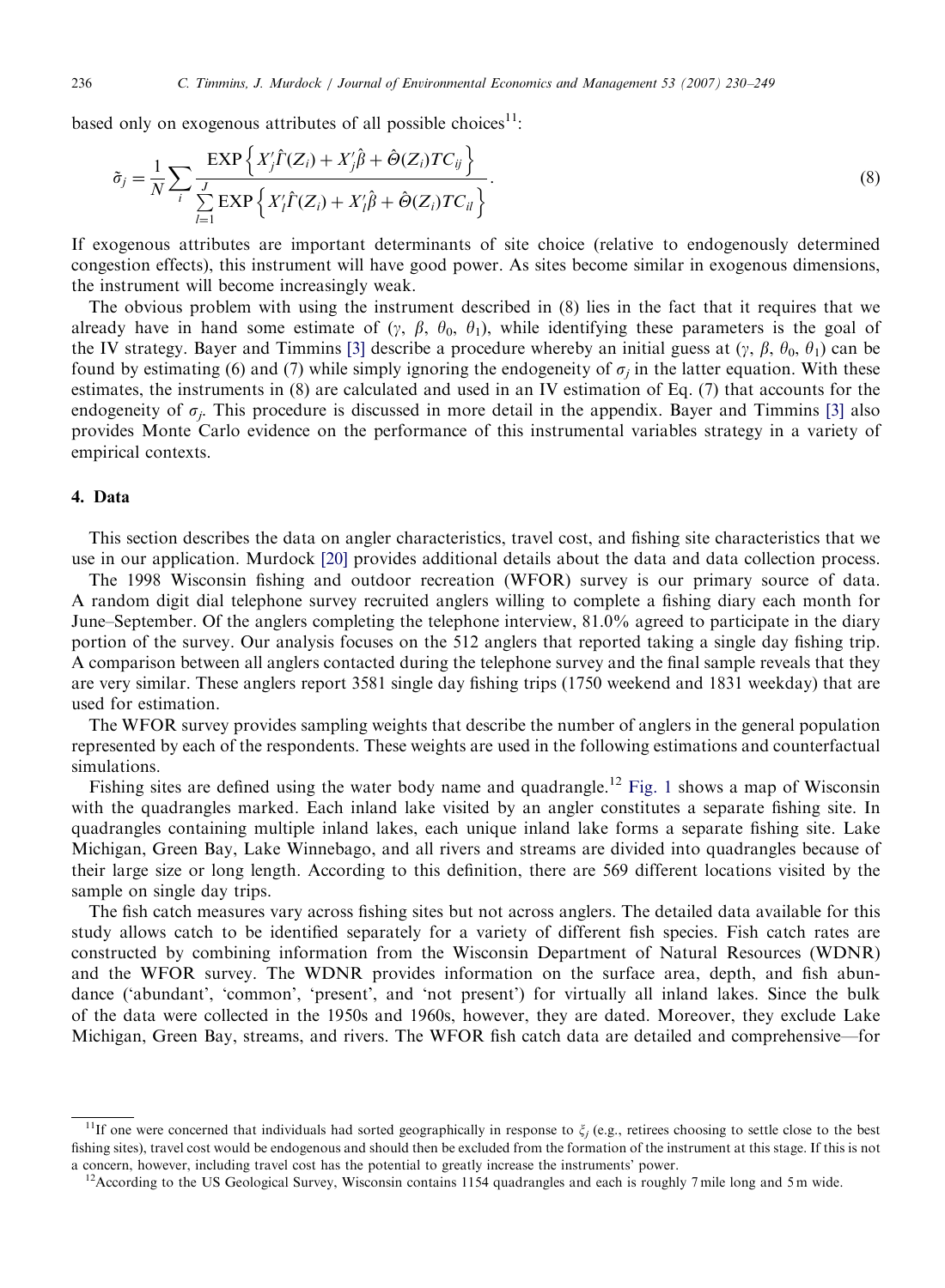<span id="page-7-0"></span>

Fig. 1. Map of Wisconsin showing quadrangles used in defining fishing sites.

each day spent fishing, survey participants recorded the number and species of fish they personally caught and the time spent fishing.

A weighted least squares (WLS) procedure is used to combine both sources of data in order to obtain a catch rate for each species at each site. A separate WLS regression is estimated for each site and species. Each regression includes all sites of similar type within 50 miles. Weighting allows sites with more observed fishing trips, located nearer the origin site, and with more physical similarities to have more influence in the regression. Because the only right-hand-side variable is the WDNR measure of fish abundance, which is missing for some species and all locations that are not inland lakes, many of the WLS regressions include only a constant term and hence produce a simple weighted average of the WFOR survey data. The predicted value for each species at each site serves as the expected catch.

[Table 1](#page-8-0) summarizes expected fish catch along with other site characteristics. In general, motor trolling is not permitted in Wisconsin's waters except where expressly allowed.13 Shoreland development may affect choice to the extent that some anglers value a natural and quiet setting. Inspection of the Delorme Atlas and Gazetteer map indicates sites that have at least a portion of their shoreland designated as urban. Map inspection also reveals which fishing sites are contained within a national, state, or county forest (or park), or within a wildlife area.

Our data also describe a variety of site amenities, including access to boat launches (both paved and unpaved), parking lots, picnic areas, docks, fishing piers, camp sites, and restrooms. Many of these attributes are highly correlated with one another in the sample, making it impossible to include all of them in our estimation. [Table 2](#page-9-0) describes a number of the most important correlations. While there are relatively high correlations between many site amenities, correlations are low between the expected catches of many fish species.

<sup>&</sup>lt;sup>13</sup>Motor trolling involves trailing a lure or bait from a moving vessel (motor boat or sail boat).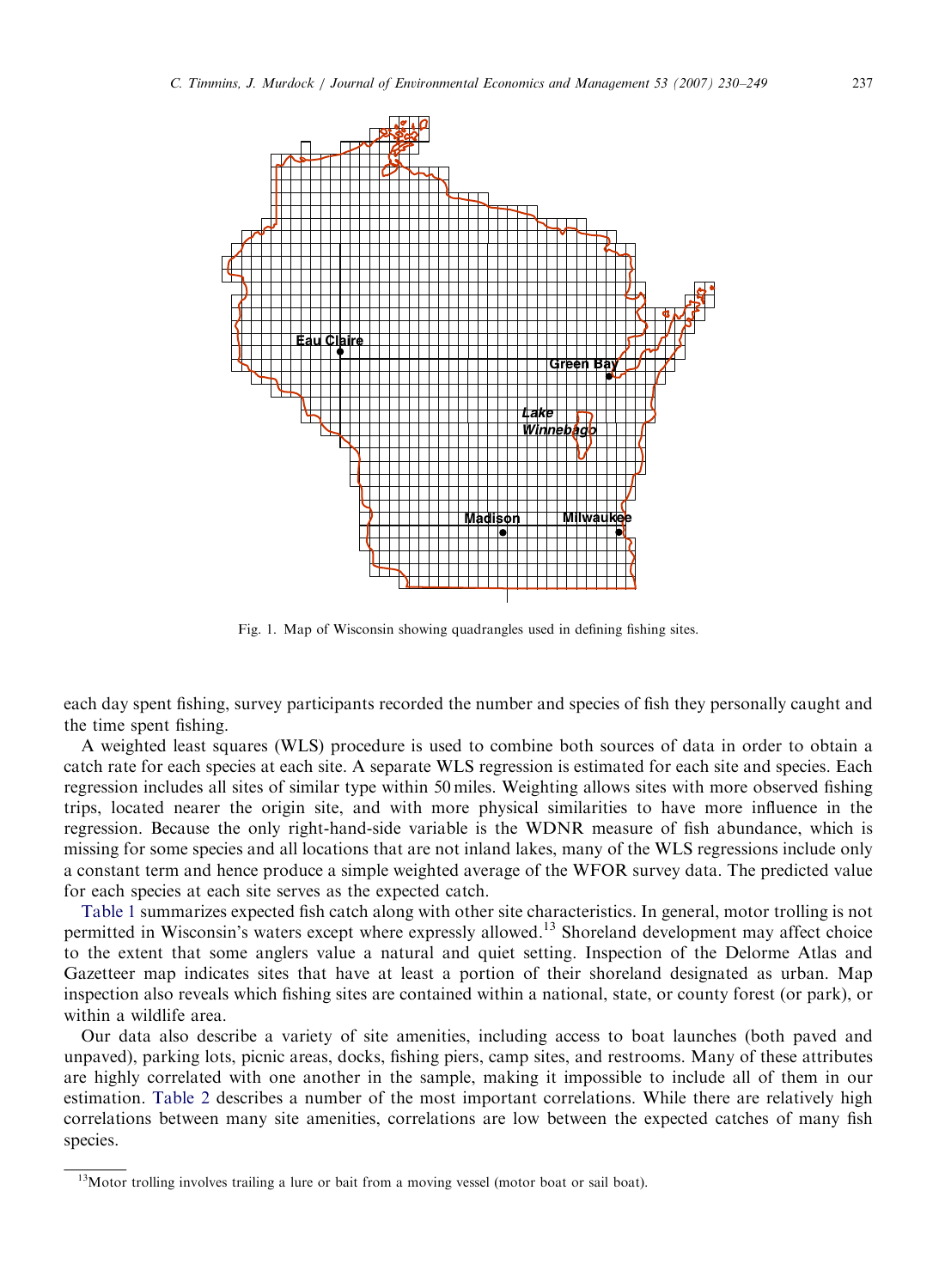<span id="page-8-0"></span>

| Table 1 |              |
|---------|--------------|
|         | Data summary |

| Variable              | Description                                                                   |      |                       |       | SD.                     |
|-----------------------|-------------------------------------------------------------------------------|------|-----------------------|-------|-------------------------|
| (a) Site attributes   |                                                                               |      |                       |       |                         |
| Urban                 | Dummy $= 1$ if urban area on shoreline                                        |      |                       | 0.18  | 0.38                    |
| Wildlife              | $Dummy = 1$ if site inside a wildlife area or refuge                          |      |                       | 0.06  | 0.23                    |
| Forest                | $Dummy = 1$ if site inside a county, state or national forest                 |      |                       | 0.18  | 0.38                    |
| Launch                | Dummy $= 1$ if site has a boat launch                                         |      |                       | 0.82  | 0.38                    |
| Nlaunch               | Number of boat launches available at site                                     |      |                       | 1.58  | 2.26                    |
| Paved                 | $Dummy = 1$ if offers at least one paved boat launch                          |      |                       | 0.73  | 0.45                    |
| Parking               | Dummy $= 1$ if parking lot is available                                       |      |                       | 0.79  | 0.45                    |
| Picnic                | $Dummy = 1$ if picnic area is available                                       |      |                       | 0.52  | 0.50                    |
| Dock                  | $Dummy = 1$ if boating dock is available                                      |      |                       | 0.49  | 0.50                    |
| Pier                  | $Dummy = 1$ if fishing pier is available                                      |      |                       | 0.36  | 0.48                    |
| Restroom              | $Dummy = 1$ if restroom available                                             |      |                       | 0.58  | 0.49                    |
| River                 | $Dummy = 1$ if a river fishing location                                       |      | 0.31                  |       | 0.46                    |
| Small lake            | Dummy = 1 if inland lake surface area $\lt$ 50 acres                          |      | 0.17                  |       | 0.38                    |
| Trout                 | Catch rate brook, brown, and rainbow trout                                    |      |                       | 0.09  | 0.17                    |
| Smallmouth            | Catch rate smallmouth bass                                                    |      |                       | 0.20  | 0.20                    |
| Walleye               | Catch rate walleye                                                            |      |                       | 0.13  | 0.15                    |
| Northern              | Catch rate northern pike                                                      |      | 0.08                  |       | 0.06                    |
| Musky                 | Catch rate muskellunge                                                        | 0.01 |                       | 0.02  |                         |
| Salmon                | Catch rate coho and chinook salmon                                            |      |                       | 0.01  | 0.05                    |
| Panfish               | Catch rate yellow perch, bluegill, crappie, sunfish                           |      |                       | 1.58  | 0.89                    |
| Variable              | Description                                                                   |      | Weekdays $(n = 1831)$ |       | Weekends ( $n = 1750$ ) |
|                       |                                                                               | Mean | <b>SD</b>             | Mean  | <b>SD</b>               |
| (b) Angler attributes |                                                                               |      |                       |       |                         |
| Kids                  | Dummy $= 1$ if children under age 14 in household                             | 0.31 | 0.46                  | 0.39  | 0.49                    |
| Unemployed            | $Dummy = 1$ if angler not employed full or part time                          |      | 0.43                  | 0.12  | 0.33                    |
| Boat owner            | Dummy $= 1$ if angler in a household that owns a boat                         | 0.59 | 0.49                  | 0.59  | 0.49                    |
| Travel cost           | Round-trip travel time $\times$ opportunity cost of time + 15¢ per mile 17.55 |      | 18.99                 | 20.19 | 20.63                   |

## 5. Practical issues in estimation

The estimation procedure, as described in Section 3, uses the non-zero share of anglers choosing to visit each site in each period in the recovery of the vector of alternative-specific fixed effects,  $\delta_i$ . These fixed effects play a very important role in the estimation, as they allow for the inclusion of alternative-specific unobservable attributes,  $\xi_i$ . Given the limited number of site attributes described in the data, including such unobservables is critically important.<sup>14</sup> By virtue of the way in which the data were collected, we are assured of seeing non-zero shares for all sites across the combined weekday and weekend periods. This is not the case, however, when we consider either period by itself.

[Table 3](#page-10-0) shows how the share of trips is spread over the 569 sites when considering only weekday or weekend trips. In total, 21.6% of all sites are not visited on a weekend, while 33.0% are not visited on a weekday. This poses a practical problem for the recovery of period-specific baseline utilities—the data tell us only that these are unattractive choices (i.e., so unattractive as to not induce a single visitor in the sample). The data give no indication, however, of exactly how unattractive these sites are.

We address this problem by first introducing a numerical ''patch'' that allows the contraction mapping described in Section 3 to function properly. This simply amounts to adding a small increment (e.g.,  $\psi = 10^{-3}$ ) to the total number of visits to each site in each period before calculating shares. This means that no shares

<sup>&</sup>lt;sup>14</sup>See Murdock [\[21\]](#page-19-0) for evidence on the biases introduced by ignoring unobserved site attributes.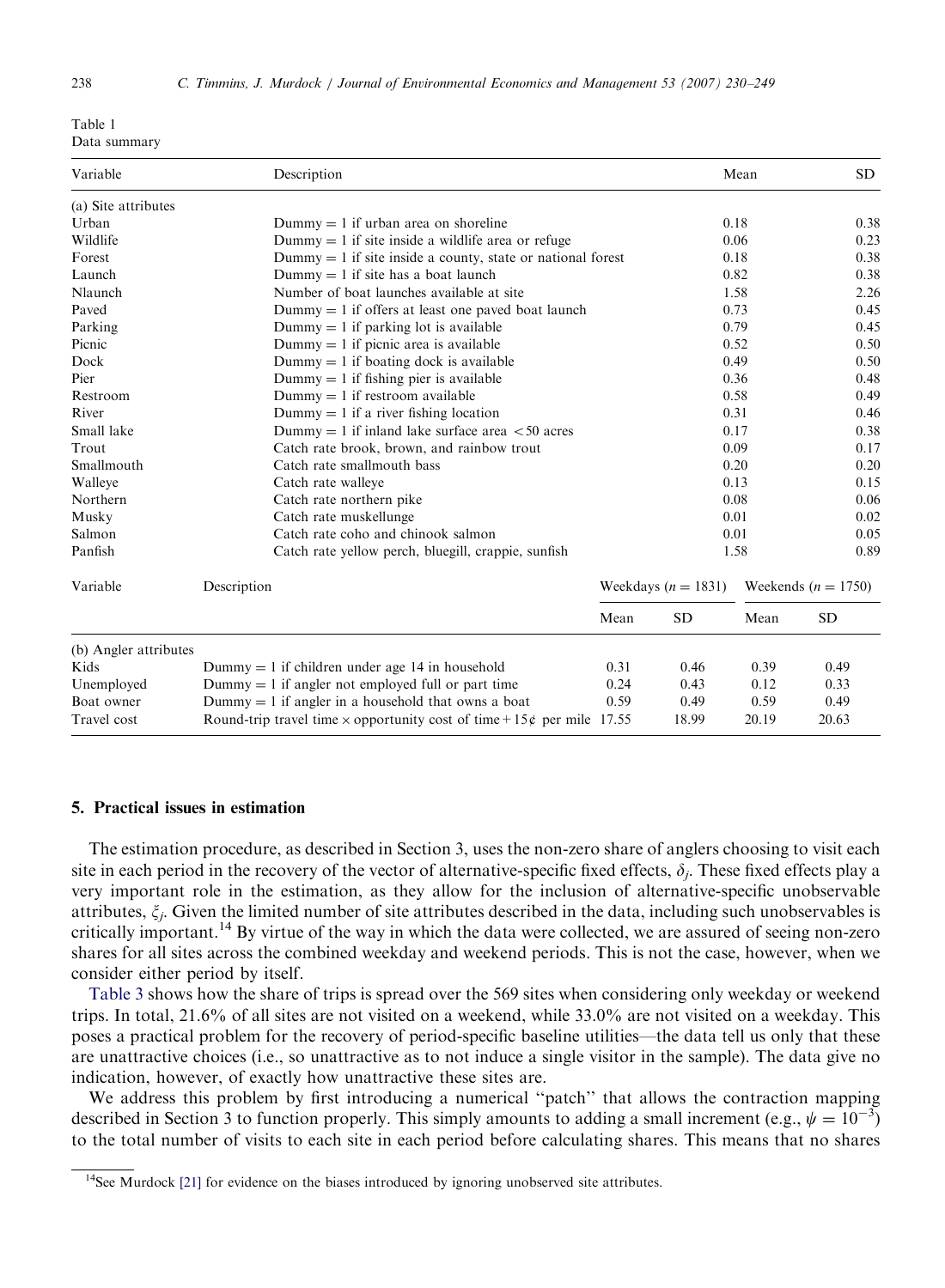<span id="page-9-0"></span>Table 2

|                       |         | Forest                                                |         | Wildlife |         |         | Urban   |
|-----------------------|---------|-------------------------------------------------------|---------|----------|---------|---------|---------|
|                       |         | (a) Correlations between site attributes urbanization |         |          |         |         |         |
| Forest                |         | 1.00                                                  |         |          |         |         |         |
| Wildlife              |         | $-0.11$                                               |         | 1.00     |         |         |         |
| Urban                 |         | $-0.21$                                               |         | $-0.11$  |         |         | 1.00    |
|                       | Paved   |                                                       | Mtroll  | Launch   | Parking |         | Nlaunch |
| (b) Boating amenities |         |                                                       |         |          |         |         |         |
| Paved                 | 1.00    |                                                       |         |          |         |         |         |
| Mtroll                | 0.27    | 1.00                                                  |         |          |         |         |         |
| Launch                | 0.75    | 0.19                                                  |         | 1.00     |         |         |         |
| Parking               | 0.46    | 0.17                                                  |         | 0.46     | 1.00    |         |         |
| Nlaunch               | 0.38    | 0.45                                                  |         | 0.32     | 0.24    |         | 1.00    |
|                       |         | Restroom                                              |         |          | Pier    |         | Picnic  |
| (c) Other amenities   |         |                                                       |         |          |         |         |         |
| Restroom              |         | 1.00                                                  |         |          |         |         |         |
| Pier                  |         | 0.29                                                  |         |          | 1.00    |         |         |
| Picnic                |         | 0.63                                                  |         |          | 0.30    |         | 1.00    |
|                       | Trout   | Smallmouth                                            | Walleye | Northern | Musky   | Salmon  | Panfish |
| (d) Catch rates       |         |                                                       |         |          |         |         |         |
| Trout                 | 1.00    |                                                       |         |          |         |         |         |
| Smallmouth            | 0.24    | 1.00                                                  |         |          |         |         |         |
| Walleye               | 0.19    | 0.19                                                  | 1.00    |          |         |         |         |
| Northern              | 0.16    | $-0.08$                                               | $-0.10$ | 1.00     |         |         |         |
| Musky                 | $-0.15$ | $-0.10$                                               | 0.09    | 0.21     | 1.00    |         |         |
| Salmon                | 0.14    | $-0.02$                                               | $-0.15$ | $-0.24$  | $-0.08$ | 1.00    |         |
| Panfish               | $-0.58$ | $-0.47$                                               | $-0.40$ | 0.10     | 0.27    | $-0.27$ | 1.00    |

will equal zero, although some will be very small. For very small values of  $\psi$ , the effect of this patch is seen entirely in the recovered values for  $\delta_i$  for those sites with actual shares equal to zero. In particular, the smaller the value of  $\psi$  that is chosen, the more negative the values of  $\delta_i$  become for those sites. Because very small values of  $\psi$  have virtually no effect on the relative odds of any two choices with positive numbers of visitors, however, the impact on the remaining values of  $\delta_j$  is negligible.<sup>15</sup> In Appendix A, [Fig. A1](#page-17-0) shows the estimated distribution of  $\delta_j$  under the assumption that  $\psi = (10^{-3}, 10^{-6}, 10^{-9}, 10^{-12})$ . A series of bi-modal distributions emerges. The lower mode reflects values of  $\delta_i$  determined by the assumption about  $\psi$ . For smaller values, that mode shifts further to the left. Key to our strategy, the upper portion of the distribution (i.e., that based on visited sites) does not change with alternative assumptions about  $\psi$ . In [Fig. A1](#page-17-0), all four distributions overlap perfectly over this range.

We require a second-stage estimator that is robust to the fact that the values of  $\delta_i$  for unvisited sites are arbitrarily negative. Quantile estimation is flexible in that it does not depend upon the specific values in the lower tail of the  $\delta_i$  distribution. As long as a majority of sites have positive numbers of visitors, the median regression is well-suited to this purpose. $16,17$ 

<sup>&</sup>lt;sup>15</sup>It is easy to show with Monte Carlo evidence that as  $\psi \rightarrow 0$ , all the parameters besides  $\delta_j$ , for the unvisited sites converge to stable values. The values of  $\delta_i$  for the unvisited sites, however,  $\rightarrow -\infty$ .

<sup>&</sup>lt;sup>16</sup>Koenker and Bassett [\[15\]](#page-19-0) provide the original theory for quantile regression techniques. Koenker and Hallock [\[16\]](#page-19-0) provide a

convenient summary.<br><sup>17</sup>Alternatively, one could have simply dropped unvisited sites from the analysis for the time period (weekday or weekend) in which they were not visited. While this would not have had any impact on the estimated values of the first-stage parameters, it would introduce a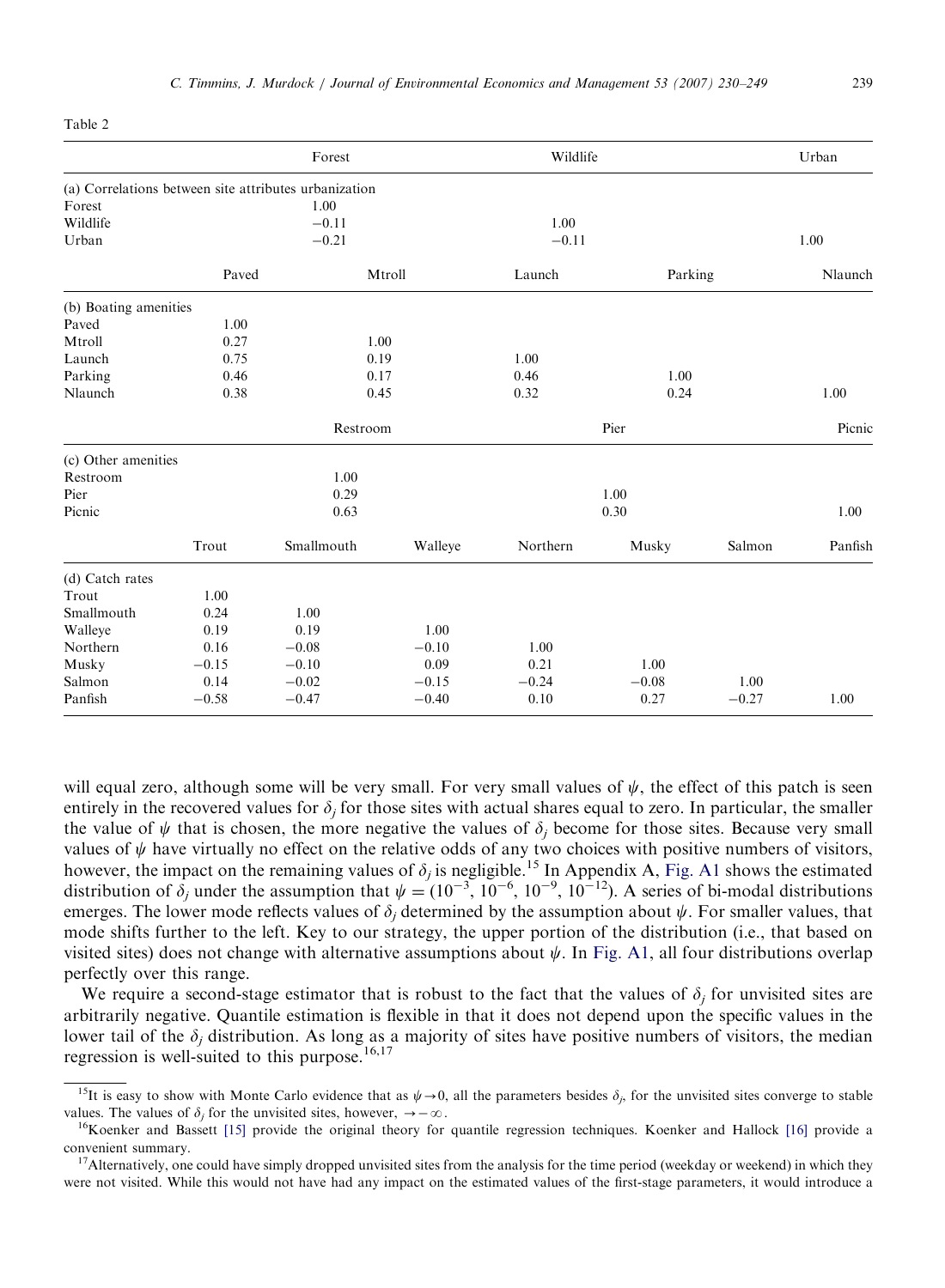| Distribution of visitor shares by period |              |              |                               |                                                |                                                |  |
|------------------------------------------|--------------|--------------|-------------------------------|------------------------------------------------|------------------------------------------------|--|
|                                          | Percentile   |              |                               |                                                |                                                |  |
|                                          | 10           | 20           | 30                            | 40                                             | 50                                             |  |
| Weekdays<br>Weekends                     | 0.00<br>0.00 | 0.00<br>0.00 | 0.00<br>$2.68 \times 10^{-4}$ | $2.61 \times 10^{-4}$<br>$4.91 \times 10^{-4}$ | $5.21 \times 10^{-4}$<br>$7.44 \times 10^{-4}$ |  |

<span id="page-10-0"></span>Table 3 Distribution of visitor shares by period<sup>a</sup>

<sup>a</sup> Each row of this table shows the percentage of sites with fewer than a certain share of the total number of trips taken within a particular period. 33% of the sites have no trips taken on a weekday, while 21.6% of sites have no trips taken on a weekend.

Adapting the median regression to deal with endogenous regressors is not as simple as in the case of mean regression. It has, however, been the focus of recent work in econometric theory [\[10,13,17\].](#page-18-0) This is important in our context because of the presence of the endogenous regressors  $\sigma_i$ . We use a simple smoothed GMM estimation approach based upon a technique described in working papers by Hong and MaCurdy. In essence, assuming specifications for the quantiles of structural error distributions conditional upon exogenous or predetermined instruments, the estimator formulates these conditional quantiles into moment conditions capable of being estimated within a conventional nonlinear instrumental variables or generalized method of moments framework. This apparatus matches the sample analog of the conditional quantiles against their population values, employing a smoothing procedure familiar in various problems found in non-parametric inference and simulation estimation. The analysis applies standard arguments to demonstrate consistency and asymptotic normality of the resulting smoothed GMM quantile estimator. Simulation exercises reveal that this procedure accurately produces estimators and test statistics generated by conventional quantile estimation approaches.

To apply this GMM quantile procedure, let  $\delta_i$  denote baseline utility from alternative j, and let  $(X_i, \sigma_i)$ denote our vector of exogenous attributes and endogenously determined shares. We are interested in obtaining information about the distribution of  $\delta_i$  conditional upon  $(X_i, \sigma_i)$ . We will use  $Q_o(X_i, \sigma_i)$  to represent the *p*th percentile of this conditional distribution, where  $\rho \in (0, 100)$ . Our smoothed GMM quantile estimator makes use of the following moment conditions, which underlie the construction of most quantile estimation procedures:

$$
P(\delta_j < Q_{\rho}(X_j, \sigma_j)|X_j, \sigma_j) = \rho.
$$
\n(9)

This relation implies the condition:

$$
E\left[1\left(\delta_j < Q_{\rho}(X_j, \sigma_j)\right) - \rho(X_j, \sigma_j)\right] = 0,\tag{10}
$$

where  $1(\bullet)$  represents the indicator function which takes value 1 when the condition expressed in parentheses is true, and 0 otherwise. The indicator function inside the moment condition is neither continuous nor differentiable. To incorporate this moment condition into the standard framework of nonlinear method of moments estimation, Hong and MaCurdy propose using the modified smooth version of this condition:

$$
E\left[\lim_{N\to\infty}\Phi\left(\frac{\delta_j-\mathcal{Q}_\rho(X_j,\sigma_j)}{s_N}\right)-(1-\rho)\right]=0,\tag{11}
$$

where N represents the sample size (1138) and  $\Phi$  is a continuously differentiable distribution function with bounded symmetric density function  $\varphi$ . The following analysis uses the cumulative standard normal distribution function, but other distributions (e.g., logit) could be used as well. The quantity  $s_N$  is a bandwidth parameter that converges to 0 as  $N \to \infty$  at a rate slower than that of  $N^{1/2}$ . Formally, one may choose  $s_N = N^{-d}$ , where  $0 < d < 1/2$  (a condition required for the proof of asymptotic normality). We choose  $s_N = 0.25$ , which is implied by  $d = 0.2$ . Since  $\Phi$  is a bounded function, one can exchange expectation and limit

(footnote continued)

selection bias here in the second stage. The numerical patch and quantile estimator we propose here solves this selection problem with minimal distributional assumptions.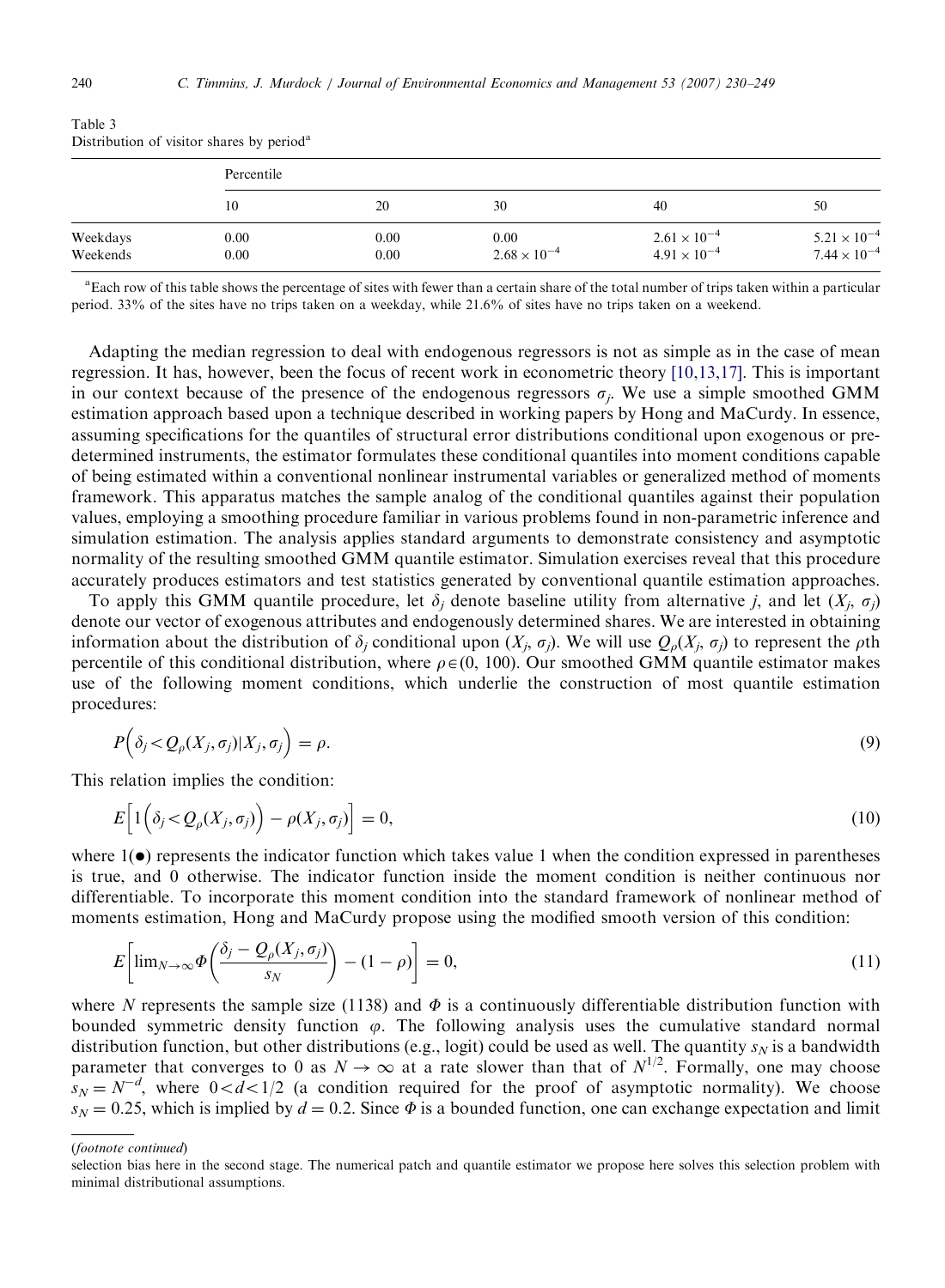<span id="page-11-0"></span>

| Table 4                         |  |  |
|---------------------------------|--|--|
| First-stage parameter estimates |  |  |

| Angler attribute | Site attribute        | Estimate | $t$ -statistic |
|------------------|-----------------------|----------|----------------|
| Boat owner       | Paved                 | 0.809    | 7.34           |
| Boat owner       | Wildlife              | 0.230    | 1.57           |
| Boat owner       | Forest                | 0.042    | 0.65           |
| Boat owner       | Urban                 | $-0.670$ | $-8.42$        |
| Kids             | Restroom              | 0.309    | 4.70           |
| Boat owner       | River                 | $-0.254$ | $-3.29$        |
| Boat owner       | Small lake            | $-0.520$ | $-3.52$        |
| Kids             | Panfish               | 0.088    | 2.99           |
| Boat owner       | Share ( $\times$ 100) | 0.227    | 2.98           |
|                  | Travel cost           | $-0.117$ | $-101.33$      |

Maximum likelihood estimation of Eq. (6)

in (11) to obtain the smoothed moment condition in (9). The estimation below relies on the fact that our instrument vector  $(X_j, \tilde{\sigma}_j)$  will be conditionally independent of the error terms defined by instrument vector  $(X_j, \sigma_j)$  will be conditionally independent of the error terms defined by  $(1|\delta_j > Q_\rho(X_j, \sigma_j)| - \rho)$  in forming a valid set of moment conditions. Standard errors are those reported by the GMM estimation procedure in any statistical package.

Appendix B provides a concise overview of the entire estimation procedure.

### 6. Estimation results

Our estimation results are reported in two stages, reflecting the two-part estimation procedure described above. Table 4 reports estimates of the first-stage (i.e., maximum likelihood) parameter estimates, describing how preferences for certain components of  $X_j$ ,  $\sigma_j$ , and  $TC_{ij}$  vary with angler attributes (e.g., presence of children in household and boat ownership). Given the flexibility introduced by the second stage of the estimation procedure (in particular, the inclusion of the unobserved attribute  $\xi_i$ ), we do not attempt to estimate all possible first-stage interactions. Particularly important is the interaction between boat ownership and our proxy for variables we might expect to be important to boat owners. As a proxy for these factors, we use an indicator for a paved boat launch at the site, which is highly correlated with there being no restrictions on motor trolling and there being multiple launches and a parking lot. The interaction between this indicator and boat ownership is positive and significant. Sites designated as wildlife areas and managed forests are (insignificantly) more attractive to boat owners, while urban sites, small lakes and rivers are (significantly) less attractive. Anglers with children in the household under the age of 14 derive more utility from site amenities (proxied for by the presence of restrooms) and from higher rates of panfish catch.<sup>18</sup> Relative to non-boat owners, boat owners are less negatively affected by congestion, possibly because they are not constrained to fish from a crowded shoreline. Finally, note that travel cost enters negatively and is very precisely estimated. We will use the disutility of travel cost to convert changes in utility associated with the elimination of a large site into comparable units in the following section.

[Table 5](#page-12-0) reports estimates from our second-stage IV median regression decomposition of  $\delta_i$ . The most important parameter for our purposes is the utility effect of expected share (i.e., congestion), which is negative and significant.<sup>19</sup> Other second stage parameter estimates generally have the expected sign. Expected catch variables play an important role in determining the utility derived from a site. Of the non-catch attributes, paved boat ramps, an urban designation, and the presence of restrooms are all significant and enter positively into utility. Being a small lake, conversely, is negative and significant.

<sup>&</sup>lt;sup>18</sup>Average panfish catch rates are higher than for any other species, and catching panfish requires less expertise and elaborate tackle. This makes them ideal for fishing with children.<br><sup>19</sup>One might include at this stage non-linear congestion terms (e.g., SHARE and SHARE2) to allow for the possibility of, for example,

an increasing marginal disutility of congestion. This sort of complication, however, increases the burden on our instrumenting strategy, requiring more variation in exogenous choice attributes. We omit this complication from the current exercise.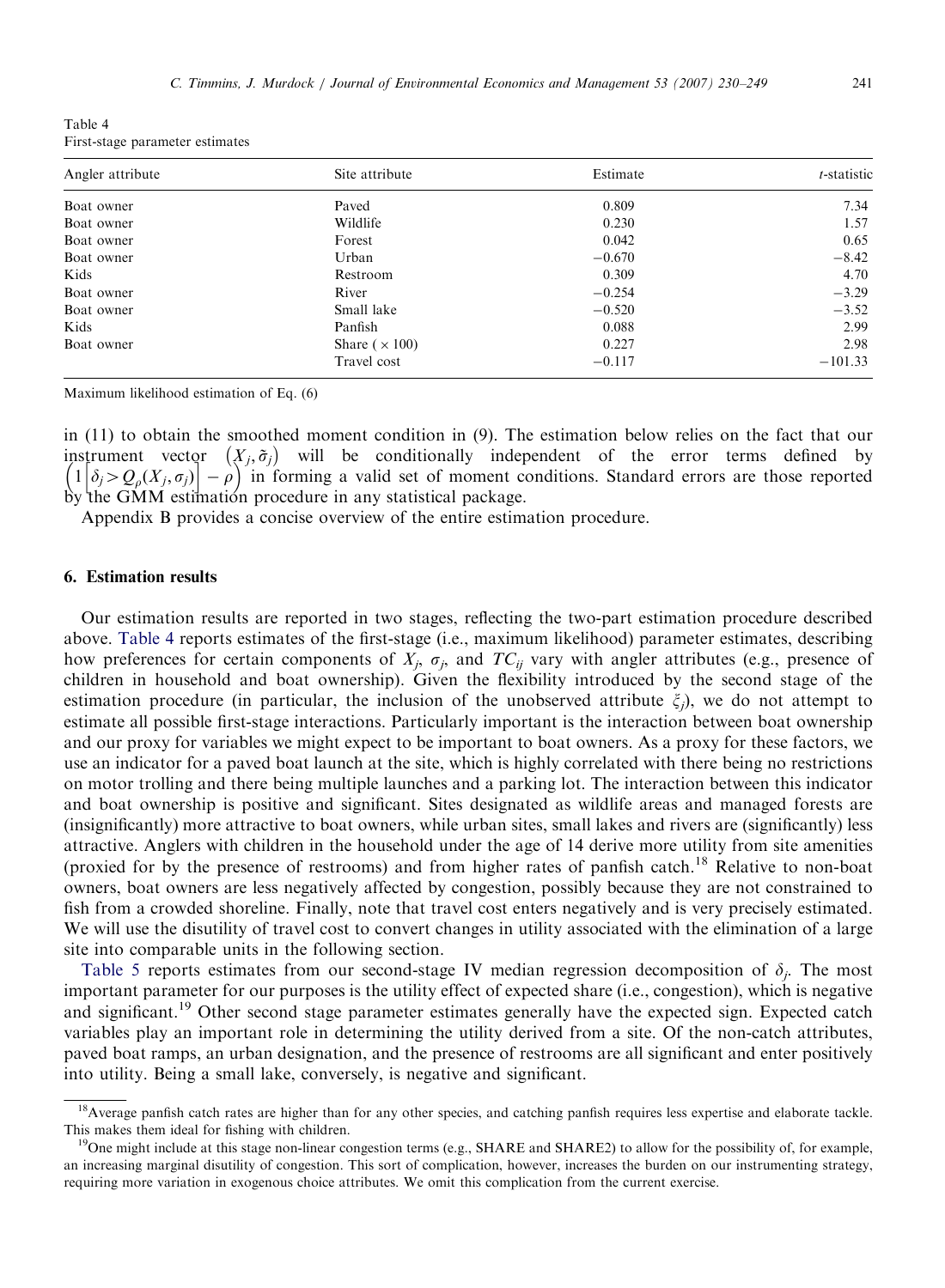| Table 5                                       |  |
|-----------------------------------------------|--|
| Second-stage parameter estimates <sup>a</sup> |  |

|                                                                   | Estimate | t-statistic |
|-------------------------------------------------------------------|----------|-------------|
| Constant                                                          | $-9.249$ | $-13.67$    |
| Paved                                                             | 0.766    | 2.35        |
| Wildlife                                                          | 0.483    | 1.50        |
| Forest                                                            | 0.275    | 0.75        |
| Urban                                                             | 0.447    | 2.11        |
| Restroom                                                          | 0.446    | 2.04        |
| River                                                             | 0.642    | 0.70        |
| Small lake                                                        | $-1.301$ | $-3.67$     |
| Trout                                                             | 5.453    | 4.07        |
| Smallmouth                                                        | 2.209    | 1.03        |
| Walleye                                                           | 6.128    | 7.88        |
| Northern                                                          | 6.000    | 1.99        |
| Musky                                                             | 24.379   | 5.44        |
| Salmon                                                            | 13.136   | 4.52        |
| Panfish                                                           | 1.869    | 5.48        |
| Share ( $\times$ 100)                                             | $-4.642$ | $-4.00$     |
| Weekday                                                           | $-0.769$ | $-3.38$     |
| <i>P</i> -value for $\chi^2$ test of overidentifying restrictions | 0.120    |             |

IV Median regression, smoothed GMM  $(s_N = 0.25)$ .

Dependent variable =  $\delta_i$  recovered from ML estimation described in [Table 4](#page-11-0).

Heteroskedastic-consistent standard errors. Instruments for  $SHARE$  ( $\times 100$ ) include predicted share based on exogenous attributes, predicted share squared, and predicted share interacted with exogenous attributes.

One might be concerned that the disutility of fishing near other anglers is greater on small lakes where activity is more concentrated. We test for this effect by including an interaction between SHARE and a dummy variable indicating that the site is a lake with surface area less than 50 acres. Parameter estimates change very little, and the interaction, while negative, enters utility insignificantly.

# 6.1. The role of "IV" in our IV quantile estimation

In order to demonstrate the value of the IV strategy, [Table 6](#page-13-0) reports estimates from a similar set of secondstage regressions that ignore the endogeneity of  $\sigma_i$ . Estimates reflect a significant baseline preference for increased congestion (i.e., the expected direction of bias, and extreme enough to produce an agglomeration effect). This has important implications for site valuation,<sup>20</sup> but also leads to biases in the marginal values we place on specific site attributes. For example, the marginal utility of restrooms falls from  $0.446$  to  $-0.048$ , while the marginal disutility of a small lake drops from  $-1.301$  to  $-0.251$ .

# 6.2. The role of "quantile" in our  $IV$  quantile estimation

To illustrate the advantage of quantile over least squares estimation in this application, we report results using ordinary least squares. [Table A1](#page-16-0) reports estimates of the second-stage utility parameters for different values of the ''patch'' described in the previous section under a two-stage least squares estimation procedure. While the results are identical (and, hence, not separately reported) under the IV quantile approach for each value of  $\psi$ , we find that parameter estimates associated with various site attributes (including congestion) vary dramatically with  $\psi$  under 2SLS estimation. Importantly, congestion enters with a positive sign, even after instrumenting. This is a result of two features of the model: (i) unvisited sites offer very low expected congestion, and (ii) their baseline utility becomes increasingly negative with smaller and smaller values of  $\psi$ . Treating these artificially low values of  $\delta_i$  as "real" data in the 2SLS procedure makes it seem that congestion is desirable, even when instruments are employed.

<span id="page-12-0"></span>

 $^{20}$ In the extreme, the elimination of a popular site could possibly be deemed welfare-improving.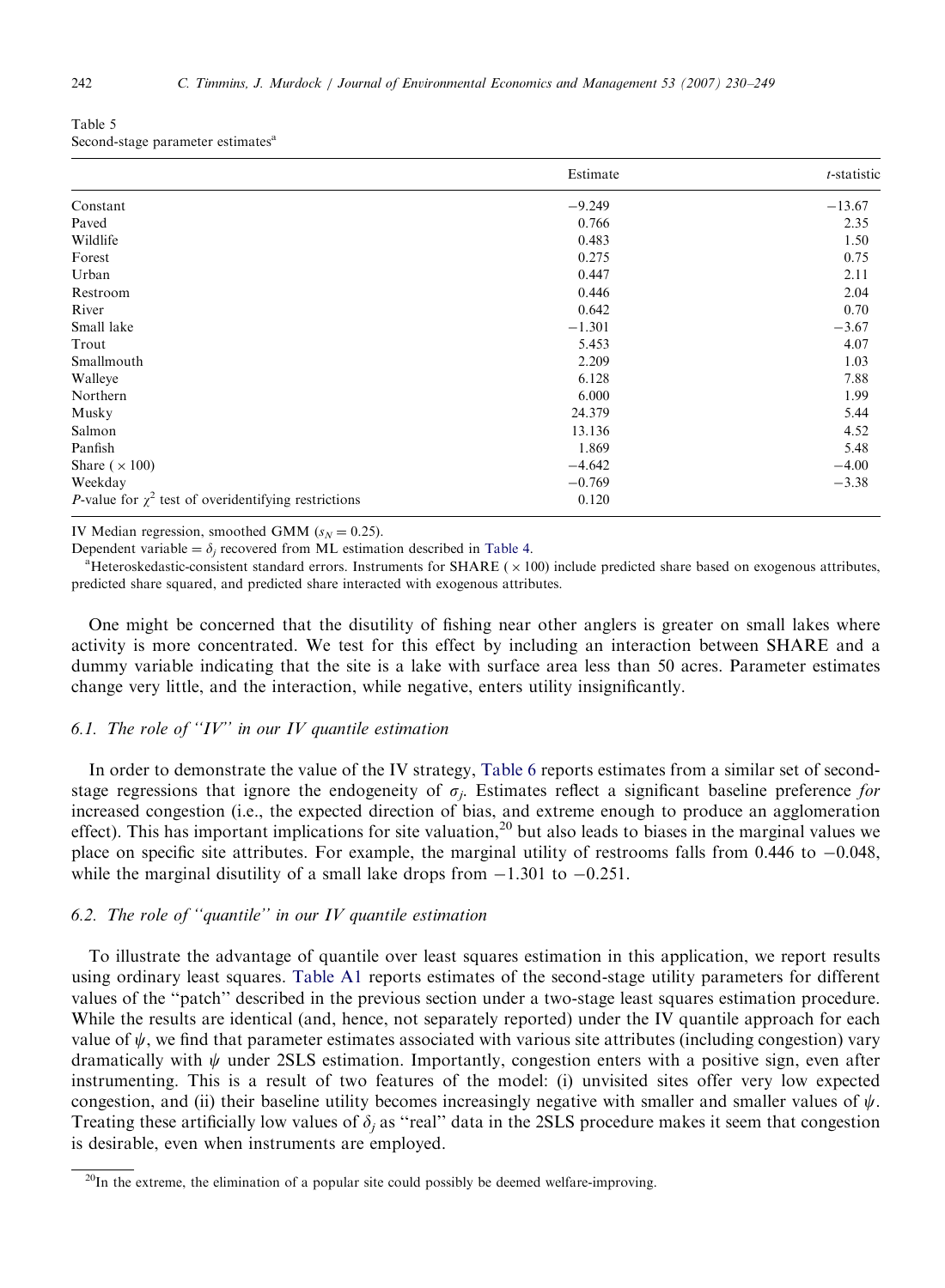<span id="page-13-0"></span>Table 6 Second-stage parameter estimates (no instruments for share)

|                 | Estimate  | t-statistic |
|-----------------|-----------|-------------|
| Constant        | $-10.051$ | $-15.05$    |
| Paved           | 0.862     | 3.37        |
| Wildlife        | $-0.127$  | $-0.44$     |
| Forest          | 0.369     | 1.28        |
| Urban           | $-0.502$  | $-2.49$     |
| Restroom        | $-0.048$  | $-0.22$     |
| River           | 2.254     | 4.16        |
| Small lake      | $-0.251$  | $-0.85$     |
| Trout           | 5.289     | 13.66       |
| Smallmouth      | 1.783     | 3.18        |
| Walleye         | 3.369     | 6.58        |
| Northern        | 4.379     | 3.71        |
| Musky           | 19.980    | 1.72        |
| Salmon          | 12.527    | 5.31        |
| Panfish         | 2.123     | 7.40        |
| Share $(x 100)$ | 5.853     | 4.80        |
| Weekday         | $-0.642$  | $-3.68$     |

Median regression, dependent variable =  $\delta_i$  recovered From ML.

Estimation described in [Table 4](#page-11-0).

# 7. Valuing a large site

We now examine the role of congestion costs in valuing a large site. We focus on large sites, because the exercise of removing such a site from the choice set will involve significant re-sorting of anglers among the remaining sites. The welfare effects of that re-sorting need to be accounted for in the value ascribed to the site. Ignoring them has the potential to lead to a serious downward bias. A good candidate for such an exercise is Lake Winnebago—one of Wisconsin's premier sites for fishing and other water activities. Next to Lake Michigan, it is Wisconsin's largest inland lake with over 135,000 acres of surface area and is known for good walleye and perch fishing.

The procedure for valuing Lake Winnebago proceeds as follows. We begin by determining each angler's expected utility under the status quo in each period. In doing so, we first employ the contraction mapping defined in Section 3 to solve for the equilibrium vector of shares under the status quo  $(\sigma_j^0)$ :

$$
\sigma_j^0 = \frac{1}{N} \sum_i \frac{\text{EXP}\{\hat{V}_{ij}\}}{\sum_{l=1}^J \text{EXP}\{\hat{V}_{il}\}},\tag{12}
$$

where

$$
\hat{V}_{ij} = \underbrace{X'_{j}\hat{\beta} + \hat{\alpha}\sigma_{j}^{0} + \hat{\xi}_{j}}_{\hat{\delta}_{j}^{0}} + X'_{j}\hat{\Gamma}(Z_{i}) + \hat{\Phi}(Z_{i})\sigma_{j}^{0} + \hat{\Theta}(Z_{i})TC_{i,j}.
$$
\n(13)

A ''hat'' over a parameter refers to an estimated value recovered in the previous section. By construction, this replicates the shares of anglers choosing each alternative observed in the data.<sup>21</sup> Based on these shares, we can calculate each angler's expected utility according to the familiar log-sum rule:

$$
EU_i^0 = \ln\left(\sum_{j=1}^J \text{EXP}\left\{\hat{\delta}_j^0 + X_j'\hat{\Gamma}(Z_i) + \hat{\Phi}(Z_i)\sigma_j^0 + \hat{\Theta}(Z_i)TC_{i,j}\right\}\right),\tag{14}
$$

<sup>&</sup>lt;sup>21</sup>Recall that the inclusion of the  $\delta_i$ 's ensures that the predicted share of anglers choosing each site will exactly equal the actual share.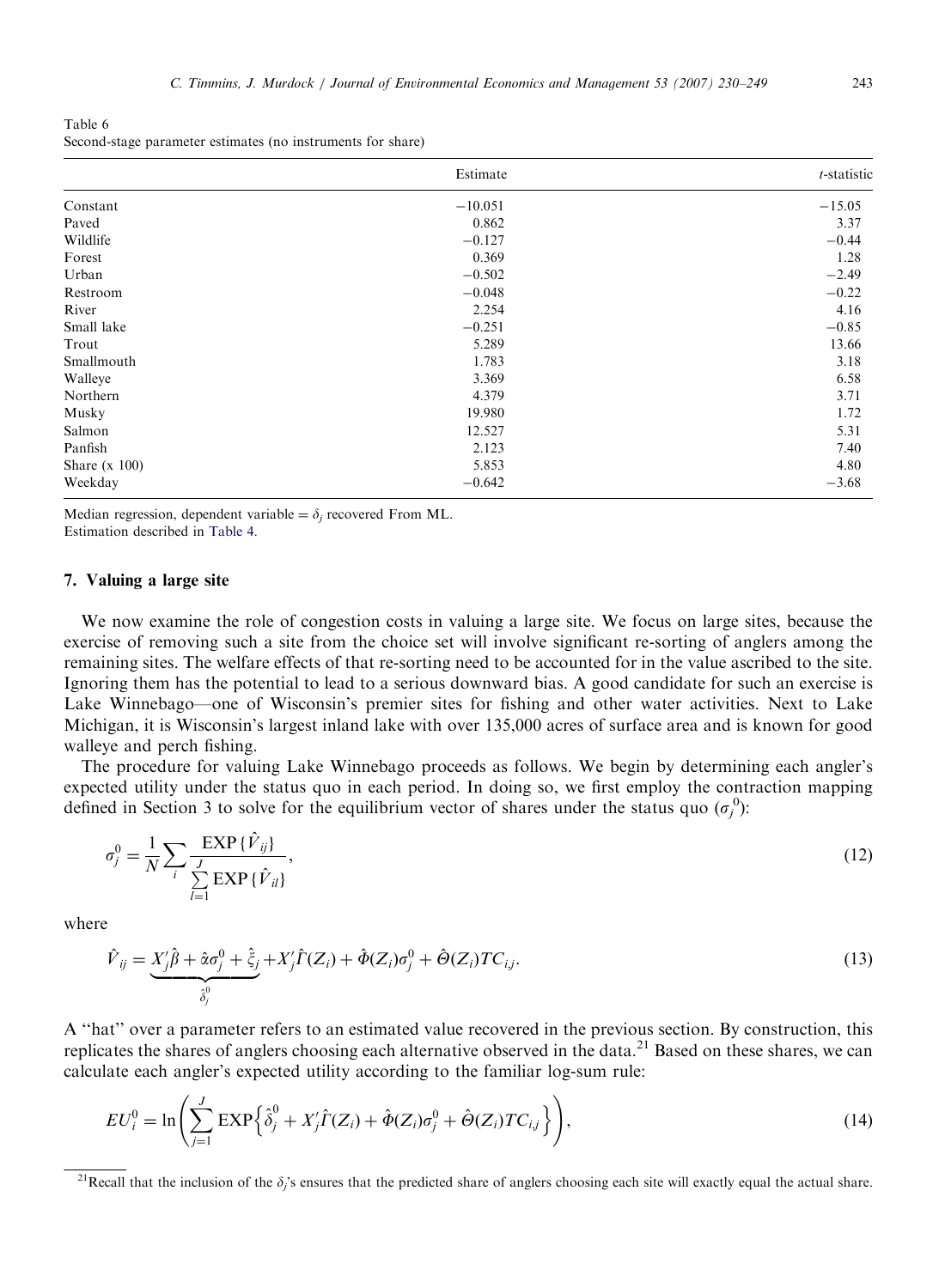where

$$
\hat{\delta}_j^0 = X_j' \hat{\beta} + \hat{\alpha} \sigma_j^0 + \hat{\xi}_j. \tag{15}
$$

This welfare measure weights the utility the individual would get from each choice by the probability that he or she chooses it.

Next, we eliminate the sites associated with Lake Winnebago from the choice set (on both weekdays and weekends) and re-calculate the equilibrium share of trips to each of the remaining alternatives according to (12) and (13).<sup>22</sup> This yields a new vector of equilibrium shares  $(\sigma_j^1)$  from which we can calculate new values of expected utility  $(EU_i^{\{1\}})^{23}$  Different types of individuals' expected utilities are not directly comparable, so we divide by the absolute value of the marginal disutility of round-trip travel cost  $(-0.117)$ , so as to convert all measures into dollars.<sup>24</sup> This yields the following measure of foregone expected utility:

$$
\Delta EU_i^{1-0} = \frac{(EU_i^1 - EU_i^0)}{|-0.117|}.
$$
\n(16)

Welfare falls for every angler, by an average of \$1.83 per trip. Aggregating across all trips and sample weights, this translates into total welfare losses of \$7.5 million per season.

In order to demonstrate the role of congestion effects in valuing a large site like Lake Winnebago, we next perform the same exercise but use parameter estimates derived from a model that ignores the role of congestion in utility. [Tables 7 and 8](#page-15-0) report first- and second-stage parameter estimates, respectively, for such a model. Without explicitly accounting for the disutility of congestion, we see that the model recovers smaller utilities for amenities associated with more crowded sites. The marginal utility of restrooms, for example, falls from 0.446 to 0.051 while that of urban designation falls from 0.447 to  $-0.105$ .

Without any role for congestion costs, there is no need to calculate the new equilibrium distribution of anglers without Lake Winnebago in the choice set—the welfare measure expressed in Eqs. (14) and (15) requires only that we know the attributes of the remaining sites. Using those equations, we calculate a comparable set of monetized foregone expected utilities. In line with our intuition, the costs of eliminating Lake Winnebago from the choice set are smaller in the model that ignores congestion costs. The average welfare loss per trip falls from \$1.83 with congestion to  $86¢$  without it. The total seasonal costs of eliminating Lake Winnebago fall from \$7.5 million to \$3.5 million. Ignoring the role of congestion costs yields an estimate of the value of Lake Winnebago that is less than 50% of its value when congestion costs are included.

We conclude by examining how welfare costs, both with and without congestion, are distributed across anglers depending upon their initial site choice. For anglers originally choosing Lake Winnebago, welfare loss per trip from eliminating Lake Winnebago rises from \$7.35 to \$9.66 (31%) when congestion costs are added. Most of this loss results from these anglers having to accept their second-best alternative. For anglers at the sites that receive the additional traffic because of re-sorting, however, the percentage of the loss attributable to congestion rises. Average cost per trip for anglers who had originally not chosen Lake Winnebago rises from  $40¢$  without congestion costs to \$1.27 when they are added (217.5%). These anglers make up the vast majority in the calculation of the overall welfare effect, implying that congestion costs play an important role.

<sup>&</sup>lt;sup>22</sup>Eight of the quadrangles that divide Lake Winnebago are visited meaning that eliminating Lake Winnebago removes more than one site.

 $^{23}$ Note that, because we do not model the participation decision, we do not allow anglers to opt out of taking a fishing trip at this stage. This will have the effect of biasing upward our estimate of the total cost of eliminating Lake Winnebago.<br><sup>24</sup>We use the monetized value of the change in expected utility instead of a compensating variation in income to me

latter would require simulating actual choices of many anglers both before and after the elimination of Lake Winnebago (i.e., taking draws from the logit distribution for each angler for each alternative, and determining which alternative yields the highest utility). In order to achieve numerical precision, this requires a large number of simulations. By using expected utility, every angler contributes a positive (although possibly very small) probability of choosing every alternative. This probability has a closed-form representation, mitigating the computational cost.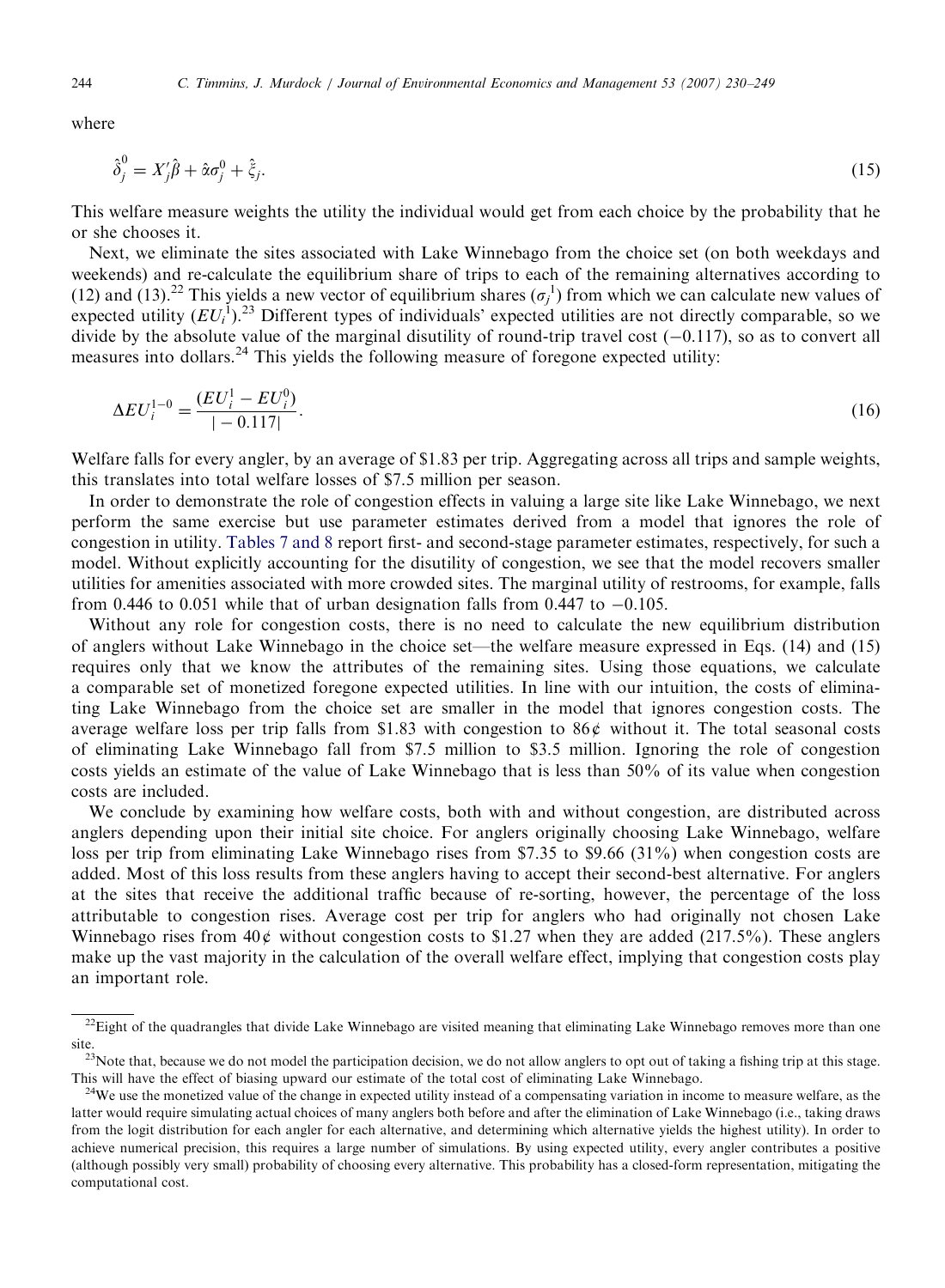<span id="page-15-0"></span>

| Table 7                         |  |
|---------------------------------|--|
| First-stage parameter estimates |  |

| Angler attribute | Site attribute | Estimate | $t$ -statistic |
|------------------|----------------|----------|----------------|
| Boat owner       | Paved          | 0.794    | 7.53           |
| Boat owner       | Wildlife       | 0.227    | 1.55           |
| Boat owner       | Forest         | 0.042    | 0.65           |
| Boat owner       | Urban          | $-0.664$ | $-8.53$        |
| Kids             | Restroom       | 0.306    | 4.65           |
| Boat owner       | River          | $-0.252$ | $-3.29$        |
| Boat owner       | Small lake     | $-0.515$ | $-3.59$        |
| Kids             | Panfish        | 0.087    | 2.96           |
|                  | Travel cost    | $-0.117$ | $-101.50$      |

Maximum likelihood estimation of Eq. (6)—no congestion effects.

Table 8

Second-stage parameter estimates—no congestion effects

|            | Estimate | $t$ -statistic |
|------------|----------|----------------|
| Constant   | $-8.825$ | $-8.52$        |
| Paved      | 0.617    | 1.68           |
| Wildlife   | $-0.014$ | $-0.02$        |
| Forest     | 0.370    | 0.96           |
| Urban      | $-0.105$ | $-0.27$        |
| Restroom   | 0.051    | 0.17           |
| River      | 1.327    | 1.63           |
| Small lake | $-0.581$ | $-1.35$        |
| Trout      | 5.163    | 4.67           |
| Smallmouth | 1.477    | 1.85           |
| Walleye    | 5.010    | 4.38           |
| Northern   | 3.904    | 1.40           |
| Musky      | 20.418   | 2.94           |
| Salmon     | 11.298   | 2.70           |
| Panfish    | 1.906    | 4.33           |
| Weekday    | $-0.558$ | $-2.06$        |

Median regression, dependent variable  $= \delta_i$  recovered from ML. Estimation described in Table 7.

### 8. Valuing a fish stocking program

Congestion effects can play an important role as well in the valuation of a site improvement. In particular, an improvement that encourages more visitors will be less valuable for the users of the improved site if congestion effects are important. If the improvement pulls users away from other congested sites, however, the inclusion of congestion effects may result in an even bigger equilibrium value.

We demonstrate this idea by simulating the effect of a policy that raises the expected catch of northern pike on Lake Winnebago to be equal to the average expected catch across all sites in the choice set (prior to the policy, expected catch on Lake Winnebago was approximately half of the mean). We then calculate equilibrium welfare effects in the same manner as in the previous section.

Ignoring congestion effects, anglers who had previously chosen Lake Winnebago benefit from the policy by 65.3 $\phi$  per trip. Increasing the expected catch of northern pike, however, raises the expected share of anglers fishing Lake Winnebago. Including congestion effects, the benefit per trip falls to  $54.3\,\text{¢}$ . Because of the increased number of anglers choosing Lake Winnebago, there is an additional impact of the policy—reduced congestion at other sites. Anglers who did not originally fish Lake Winnebago receive an expected benefit of 4.8 $\phi$  per trip if congestion effects are ignored. That benefit rises to 6.2 $\phi$  when we include congestion effects.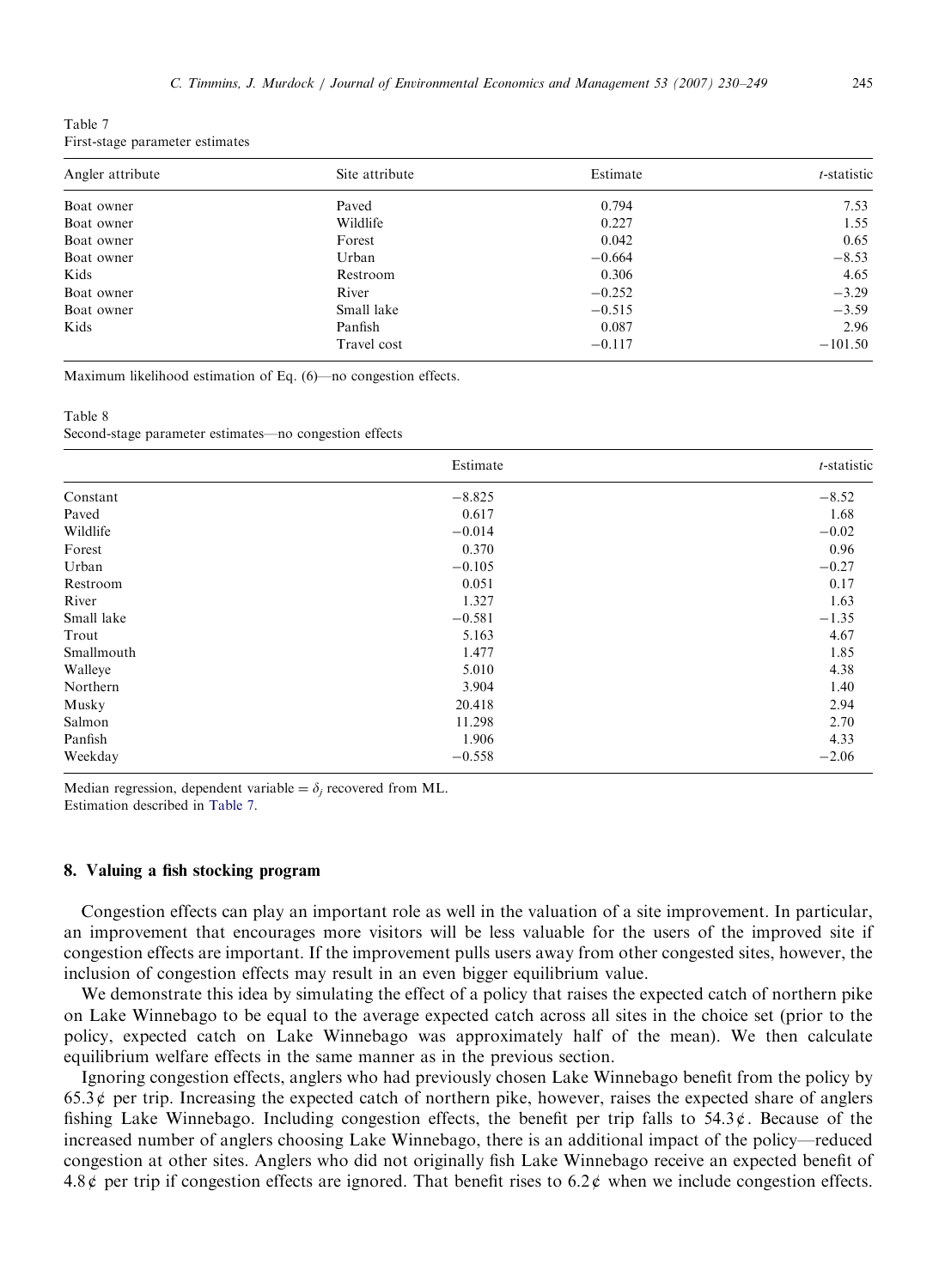<span id="page-16-0"></span>Because there are so many more anglers who do not fish Lake Winnebago in the status quo, the overall expected benefit of the fish stocking program is actually bigger when we include congestion effects—i.e., \$388 thousand versus \$362 thousand when congestion effects are ignored.

# 9. Conclusions and caveats

Congestion is an important site attribute in models of recreation demand, but it is typically ignored, particularly in the revealed preference context. This is because properly controlling for congestion costs requires solving a difficult endogeneity problem. While stated preference models offer a potential solution based on answers to hypothetical questions, revealed preference approaches require a valid set of instruments. Implementing such an instrumental variables approach, we find evidence of significant congestion effects in Wisconsin recreational fishing. Failing to properly account for their endogeneity leads one to incorrectly recover agglomeration benefits and to mis-measure the value of other site attributes. This has practical implications for policy-makers. For example, we find that the value of a large site will be substantially understated (e.g., by more than one-half in the case of Lake Winnebago) if congestion costs are ignored. Congestion costs can also play an important role in valuing site improvements, although the direction of their impact is less obvious. These results highlight the need for further work on the equilibrium valuation of policy in travel cost models.

# Acknowledgment

The authors gratefully acknowledge the helpful insights received from Peter Boxall, Michael Hanemann, Joe Herriges, Han Hong, Paul Jakus, Ray Palmquist, Dan Phaneuf, Roger von Haefen, and seminar participants at the 2005 NBER Summer Workshop and the 2006 Annual Meetings of the AEA. All errors and omissions are our own.

#### Appendix A

Estimates under alternative assumptions about zero shares are shown in Table A1 ([Fig. A1\)](#page-17-0).

#### Table A1

Weekday second stage parameter estimates under alternative values of  $\psi$  IV median estimation and two-stage least squares (n = 1138)

|                       | IV median<br>All $\psi$ |           | Two-stage least squares |           |                  |           |                  |           |                   |           |
|-----------------------|-------------------------|-----------|-------------------------|-----------|------------------|-----------|------------------|-----------|-------------------|-----------|
|                       |                         |           | $\psi = 10^{-3}$        |           | $\psi = 10^{-6}$ |           | $\psi = 10^{-9}$ |           | $\psi = 10^{-12}$ |           |
|                       | Estimate                | $t$ -stat | Estimate                | $t$ -stat | Estimate         | $t$ -stat | Estimate         | $t$ -stat | Estimate          | $t$ -stat |
| Constant              | $-9.249$                | $-13.67$  | $-11.894$               | $-7.40$   | $-14.867$        | $-6.40$   | $-17.902$        | $-5.86$   | $-20.905$         | $-5.51$   |
| Paved                 | 0.766                   | 2.35      | 1.333                   | 2.60      | 1.771            | 2.39      | 2.215            | 2.27      | 2.656             | 2.19      |
| Wildlife              | 0.483                   | 1.50      | 0.149                   | 0.17      | 0.546            | 0.44      | 0.938            | 0.58      | 1.333             | 0.66      |
| Forest                | 0.275                   | 0.75      | $-0.070$                | $-0.13$   | $-0.325$         | $-0.42$   | $-0.575$         | $-0.57$   | $-0.828$          | $-0.66$   |
| Urban                 | 0.447                   | 2.11      | 0.018                   | 0.03      | 0.196            | 0.24      | 0.367            | 0.34      | 0.541             | 0.40      |
| Restroom              | 0.446                   | 2.04      | 0.236                   | 0.55      | 0.514            | 0.83      | 0.787            | 0.97      | 1.063             | 1.05      |
| River                 | 0.642                   | 0.70      | 0.263                   | 0.23      | 0.520            | 0.31      | 0.778            | 0.35      | 1.036             | 0.38      |
| Small lake            | $-1.301$                | $-3.67$   | $-0.544$                | $-0.90$   | $-0.695$         | $-0.80$   | $-0.849$         | $-0.74$   | $-1.001$          | $-0.70$   |
| Trout                 | 5.453                   | 4.07      | 3.751                   | 2.45      | 3.713            | 1.68      | 3.714            | 1.27      | 3.695             | 1.02      |
| Smallmouth            | 2.209                   | 1.03      | 2.985                   | 2.71      | 3.372            | 2.12      | 3.780            | 1.81      | 4.178             | 1.61      |
| Walleye               | 6.128                   | 7.88      | 3.897                   | 2.11      | 3.147            | 1.18      | 2.456            | 0.70      | 1.736             | 0.40      |
| Northern              | 6.000                   | 1.99      | 5.807                   | 1.51      | 7.526            | 1.35      | 9.283            | 1.27      | 11.021            | 1.21      |
| Musky                 | 24.379                  | 5.44      | 18.742                  | 1.96      | 15.594           | 1.13      | 12.728           | 0.70      | 9.721             | 0.43      |
| Salmon                | 13.136                  | 4.52      | 12.685                  | 2.18      | 15.537           | 1.85      | 18.476           | 1.67      | 21.371            | 1.56      |
| Panfish               | 1.869                   | 5.48      | 1.246                   | 2.04      | 1.383            | 1.57      | 1.533            | 1.32      | 1.677             | 1.16      |
| Share ( $\times$ 100) | $-4.642$                | $-4.00$   | 3.834                   | 1.43      | 8.250            | 2.13      | 12.565           | 2.46      | 16.931            | 2.67      |
| Weekday               | $-0.769$                | $-3.38$   | 0.415                   | 0.28      | 0.140            | 0.07      | $-0.105$         | $-0.04$   | $-0.365$          | $-0.11$   |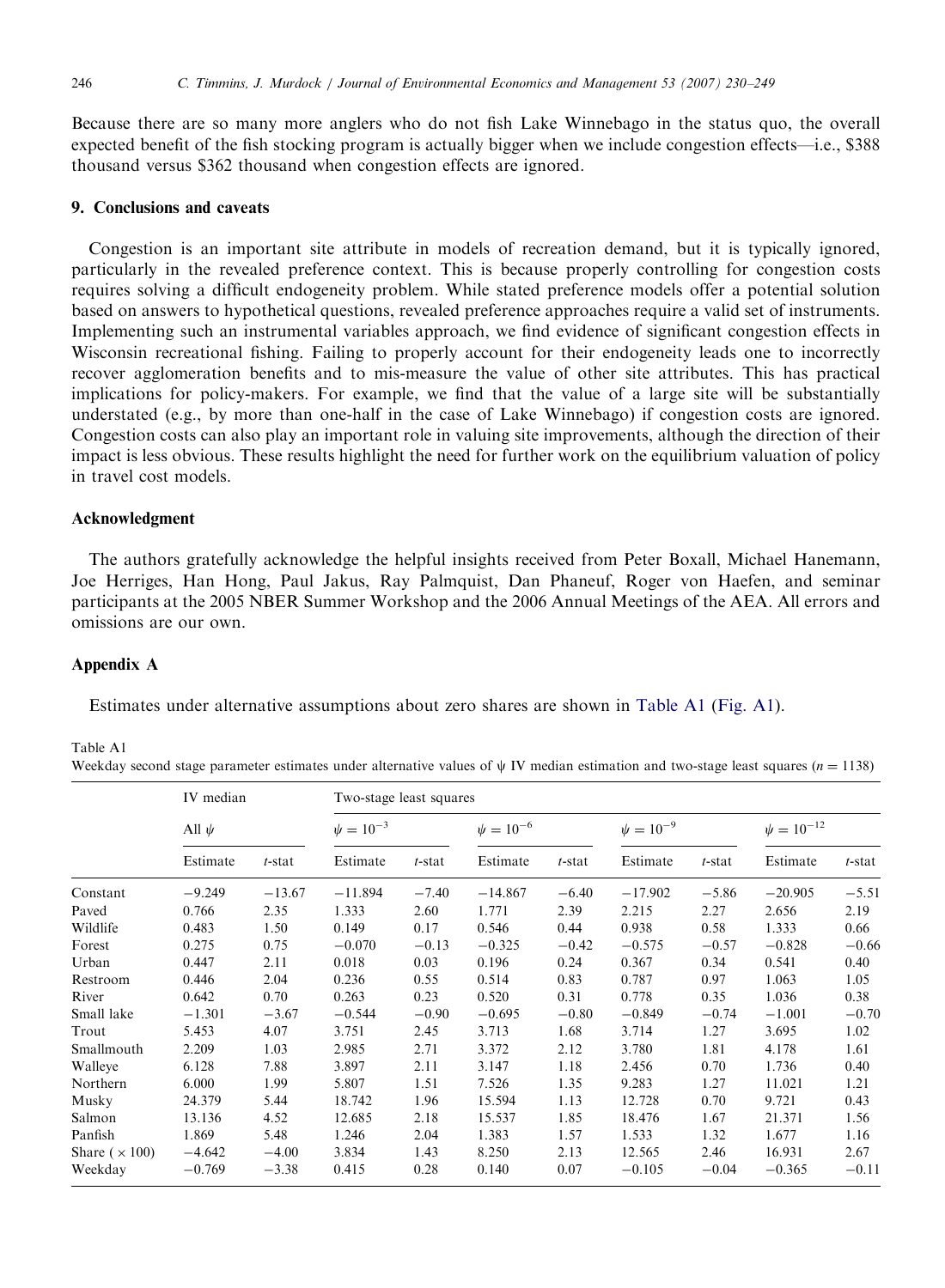<span id="page-17-0"></span>

Fig. A1. Distribution of alternative fixed effects  $(\delta_i)$ , under alternative values of  $\psi$ .

## Appendix B

The following discussion provides a step-by-step description of the estimation strategy in the context of a simple utility function that uses a single site attribute  $(CATCH<sub>i</sub>)$  and a single angler attribute  $(AGE<sub>i</sub>)$ . The utility that angler  $i$  receives from choosing site  $j$  is given by

$$
U_{ij} = (\beta + \gamma AGE_i)CATCH_j + (\alpha + \phi AGE_i)\sigma_j + (\theta + \mu AGE_i)TC_{ij} + \xi_j + \varepsilon_{i,j}
$$
(B.1)

or alternatively,

$$
U_{ij} = \delta_j + \gamma AGE_i \times CATCH_j + \phi AGE_i \times \sigma_j + (\theta + \mu AGE_i)TC_{ij} + \varepsilon_{ij}
$$
  
\n
$$
\delta_j = \beta CATCH_j + \alpha \sigma_j + \xi_j.
$$
 (B.2)

Step #1: Contraction mapping to recover  $\delta_j$ 's given an initial guess ( $\gamma^q$ ,  $\phi^q$ ,  $\theta^q$ ,  $\mu^q$ ).

The probability that individual i chooses location j, assuming that  $\varepsilon_i \sim$  i.i.d. Type I extreme value and given initial guesses for the parameters  $(\gamma^q, \phi^q, \theta^q, \mu^q)$  and baseline utilities,  $\{\delta_j^{m,q}\}_{j=1}^J$ , is given by

$$
P_{i,j}^{m,q} = \frac{\text{EXP}\left\{\delta_j^{m,q} + \gamma^q AGE_i \times CATCH_j + \phi^q AGE_i \times \sigma_j + (\theta^q + \mu^q AGE_i)TC_{i,j}\right\}}{\sum\limits_{l=1}^{J} \text{EXP}\left\{\delta_l^{m,q} + \gamma^q AGE_i \times CATCH_l + \phi^q AGE_i \times \sigma_l + (\theta^q + \mu^q AGE_i)TC_{i,l}\right\}},
$$
(B.3)

where the first superscript  $(m)$  indicates the iteration with respect to calculating the baseline utilities, and the second superscript  $(q)$  indicates the iteration with respect to calculating the remaining parameters. It is straightforward to use (B.3) to predict the share of angler's who would choose each site:

$$
\hat{\sigma}_j^{m,q} = \frac{1}{N} \sum_i P_{i,j}^{m,q}.\tag{B.4}
$$

Berry [\[5\]](#page-18-0) proves that the following iterative procedure will converge to the vector of  $\delta_i$ 's that equate observed to predicted shares,  $\{\delta_j^{*,q}\}_{j=1}^J$ , given the parameter vector  $(\gamma^q, \phi^q, \bar{\theta}^q, \mu^q)$ :

$$
\delta_j^{m+1,q} = \delta_j^{m,q} + (\ln \sigma_j - \ln \hat{\sigma}_j^{m,q}),\tag{B.5}
$$

where  $\sigma_i$  denotes the actual share of anglers choosing site j in the data. Note that this procedure requires one of the baseline utilities to be normalized to some value (i.e.,  $\delta_1 = 0$ ).

Step #2: Nest step #1 inside a likelihood maximization algorithm.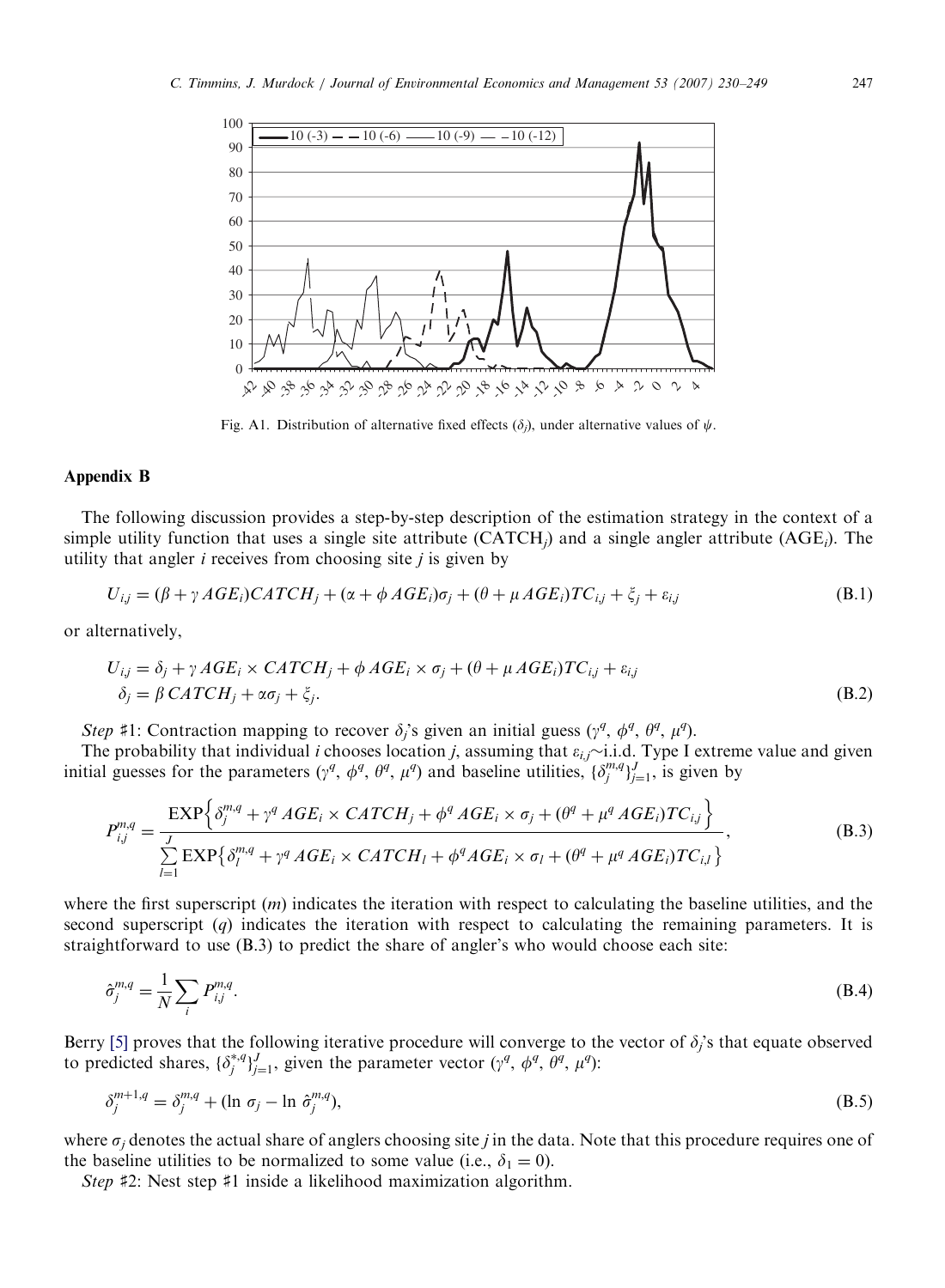<span id="page-18-0"></span>Given the parameter vector  $(\gamma^q, \phi^q, \theta^q, \mu^q)$  and the corresponding vector of baseline utilities that equate predicted to actual shares,  $\{\delta_j^{*,q}\}_{j=1}^J$ , we can calculate the likelihood of the observed data:

$$
L(\delta^{*,q}, \gamma^q, \phi^q, \theta^q, \mu^q | AGE, CATCH, TC, \sigma) = \prod_{i \in N} \prod_{j=1}^J \left[ P_{i,j}^{*,q} \right]^{Y_{i,j}},
$$
\n(B.6)

where  $Y_{i,j} = 1$  if angler *i* chooses site  $j$  ( = 0 otherwise). The researcher determines new values of  $(\gamma^{q+1}, \phi^{q+1}, \phi^{q+1})$  $\theta^{q+1}$ ,  $\mu^{q+1}$ ) along with the corresponding values of  $\{\delta_j^{*,q+1}\}_{j=1}^J$  so as to increase this likelihood expression. This

procedure is repeated until the likelihood function is maximized at  $(\gamma^*, \phi^*, \theta^*, \mu^*, \{\delta_j^*\}_{j=1}^J)$ .

Step #3: Generate instruments.

Use the vector  $\{\delta_j^*\}_{j=1}^J$  found in the final iteration of step #2 as the dependent variable in a median regression that ignores the fact that  $\sigma_i$  is endogenous. The intercept term  $\kappa$  absorbs the arbitrary normalization used in the contraction mapping (i.e.,  $\delta_1 = 0$ )<sup>25</sup>:

$$
\delta_j^* = \kappa + \beta \, CATCH_j + \alpha \sigma_j + \xi_j. \tag{B.7}
$$

Using the estimates from this median regression  $(\hat{\kappa}, \hat{\beta}, \hat{\alpha})$  and from the preceding maximum likelihood estimation  $(y^*, \phi^*, \theta^*, \mu^*)$ , we can then calculate our instrument for the share of anglers choosing site j:

$$
\tilde{\sigma}_j = \frac{1}{N} \sum_i \frac{\text{EXP}\left\{\hat{\kappa} + \hat{\beta} \, \text{CATCH}_j + \gamma^* \, \text{AGE}_i \times \text{CATCH}_j + (\theta^* + \mu^* \, \text{AGE}_i) T C_{ij}\right\}}{\sum_{l=1}^J \text{EXP}\left\{\hat{\kappa} + \hat{\beta} \, \text{CATCH}_l + \gamma^* \, \text{AGE}_i \times \text{CATCH}_l + (\theta^* + \mu^* \, \text{AGE}_i) T C_{i,l}\right\}}.
$$
\n(B.8)

Step #4: Quantile IV estimation.

We form the following moment conditions:

$$
E\left[\Phi\left(\frac{\delta_j^* - \hat{\kappa} - \beta \, CATCH_j - \alpha \sigma_j}{s_N}\right) - 0.5\right] = 0 \quad \forall j,
$$
\n(B.9)

where  $s_N$  is a sufficiently small smoothing parameter given the sample size N. Estimate the parameters ( $\psi$ ,  $\beta$ ,  $\alpha$ ) with the GMM procedure in any statistical package, using  $CATCH_i$ ,  $\tilde{\sigma}_i$ , and a constant term as instruments. The resulting parameter estimates, along with  $(\gamma^*, \phi^*, \theta^*, \mu^*, {\delta_j^*}_{j=1}^J)$ , completely describe utility.

### References

- [1] F.J. Anderson, N.C. Bonsor, Allocation, congestion, and the valuation of recreational resources, Land Economics 50 (1974) 51–57.
- [2] P. Bayer, C. Timmins, On the equilibrium properties of locational sorting models, Journal of Urban Economics 57 (2005) 462–477.
- [3] P. Bayer, C. Timmins, Estimating equilibrium models of sorting across locations, Economic Journal, forthcoming.
- [4] N.E. Bockstael, K.E. McConnell, I.E. Strand, A random utility model for sportfishing: some preliminary results for Florida, Marine Resource Economics 6 (1989) 245–260.
- [5] S. Berry, Estimating discrete choice models of product differentiation, RAND Journal of Economics 25 (1994) 242–262.
- [6] S. Berry, J. Levinsohn, A. Pakes, Automobile prices in market equilibrium, Econometrica 63 (1995) 841–890.
- [7] P. Boxall, G. Hauer, W. Adamowicz, Modeling congestion as a form of interdependence in random utility models, Staff Paper 05-01, Department of Rural Economy, University of Alberta, 2001.
- [8] P. Boxall, K. Rollins, J. Englin, Heterogeneous preferences for congestion during a wilderness experience, Resource and Energy Economics 25 (2003) 177–195.
- [9] F. Cesario, Congestion and the valuation of recreation benefits, Land Economics 56 (3) (1980) 329–338.
- [10] V. Chernozhukov, C. Hansen, An IV model of quantile treatment effects, Econometrica 73 (1) (2005) 245–261.
- [11] C. Cichetti, V.K. Smith, Congestion, quality deterioration and optimal use: wilderness recreation in the spanish peaks primitive area, Social Science Research 2 (1) (1973) 15–30.
- [12] A. Fisher, J. Krutilla, Determination of optimal capacity of resource-based recreation facilities, Natural Resources Journal 12 (1972) 417–444.

<sup>&</sup>lt;sup>25</sup>If there are no zero shares in the data (so that all of the  $\delta_i$ 's have empirical content), OLS can be used instead of median regression in this step.